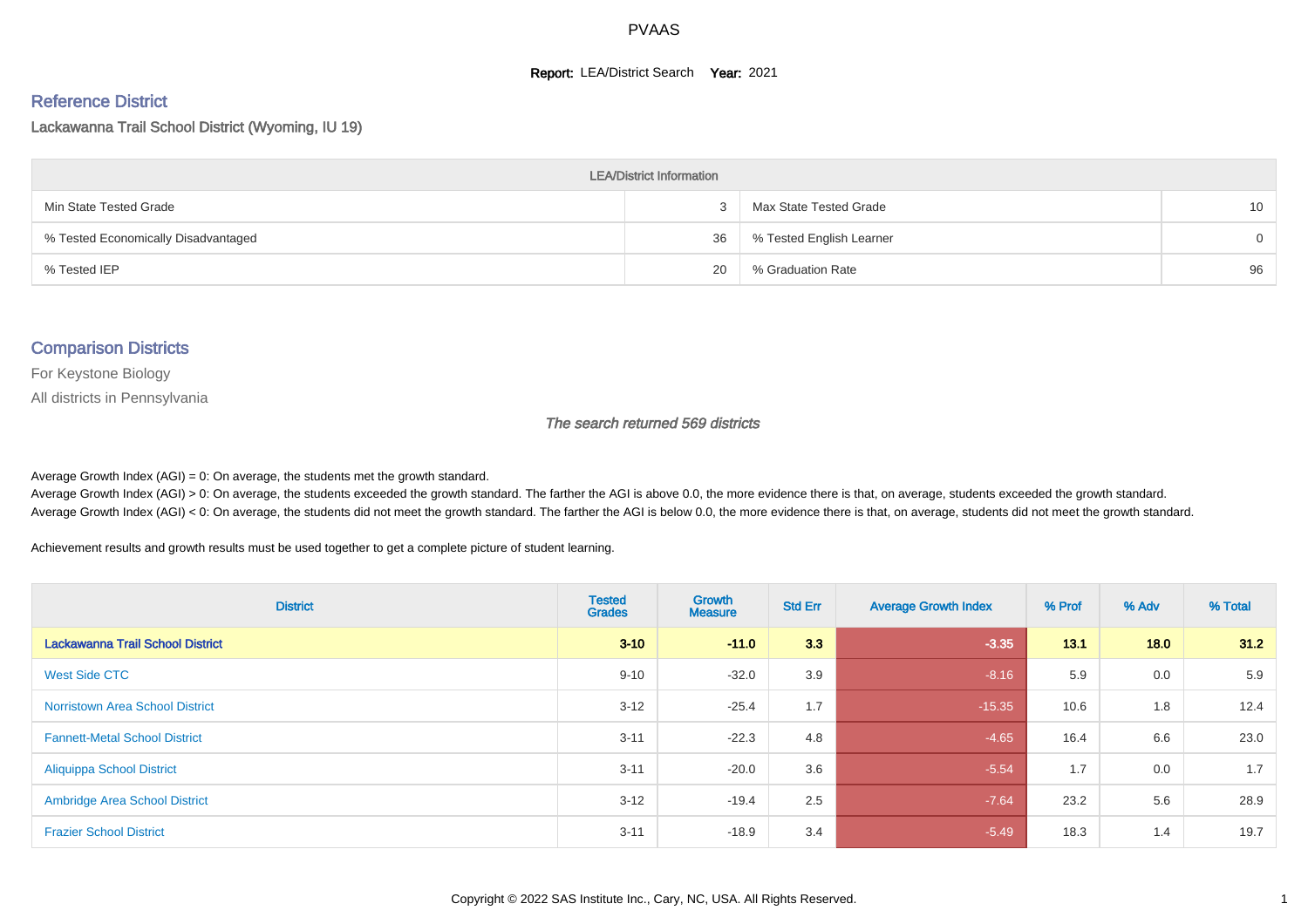| <b>District</b>                                    | <b>Tested</b><br><b>Grades</b> | <b>Growth</b><br><b>Measure</b> | <b>Std Err</b> | <b>Average Growth Index</b> | % Prof | % Adv   | % Total |
|----------------------------------------------------|--------------------------------|---------------------------------|----------------|-----------------------------|--------|---------|---------|
| Lackawanna Trail School District                   | $3 - 10$                       | $-11.0$                         | 3.3            | $-3.35$                     | 13.1   | $18.0$  | 31.2    |
| <b>Big Beaver Falls Area School District</b>       | $3 - 11$                       | $-17.9$                         | 2.8            | $-6.27$                     | 9.4    | 2.8     | 12.2    |
| <b>Muhlenberg School District</b>                  | $3 - 10$                       | $-17.8$                         | 1.9            | $-9.34$                     | 12.4   | 4.6     | 17.0    |
| <b>York City School District</b>                   | $3 - 12$                       | $-17.7$                         | 1.8            | $-10.05$                    | 3.2    | 0.7     | 3.9     |
| <b>Cheltenham School District</b>                  | $3 - 11$                       | $-17.6$                         | 2.0            | $-8.74$                     | 24.4   | 8.3     | 32.6    |
| Imhotep Institute Charter High School              | $9 - 11$                       | $-17.6$                         | 5.8            | $-3.03$                     | 15.4   | 0.0     | 15.4    |
| <b>Williamsburg Community School District</b>      | $3 - 11$                       | $-16.9$                         | 4.1            | $-4.14$                     | 22.4   | $0.0\,$ | 22.4    |
| <b>Allentown City School District</b>              | $3 - 12$                       | $-16.9$                         | 1.4            | $-12.37$                    | 5.9    | 0.4     | 6.3     |
| <b>Chartiers-Houston School District</b>           | $3 - 10$                       | $-16.5$                         | 3.5            | $-4.79$                     | 26.3   | 6.6     | 32.9    |
| Meyersdale Area School District                    | $3 - 11$                       | $-16.1$                         | 3.3            | $-4.94$                     | 20.3   | 5.8     | 26.1    |
| <b>Washington School District</b>                  | $3 - 11$                       | $-15.9$                         | 2.9            | $-5.44$                     | 12.9   | 1.7     | 14.7    |
| <b>North Hills School District</b>                 | $3 - 11$                       | $-15.8$                         | 1.8            | $-8.84$                     | 26.4   | 19.8    | 46.2    |
| La Academia Partnership Charter School             | $6 - 11$                       | $-15.5$                         | 5.7            | $-2.70$                     | 2.3    | 0.0     | 2.3     |
| <b>Turkeyfoot Valley Area School District</b>      | $3 - 12$                       | $-15.4$                         | 5.8            | $-2.66$                     | 3.8    | $3.8\,$ | 7.6     |
| <b>Lincoln Park Performing Arts Charter School</b> | $7 - 11$                       | $-14.9$                         | 2.7            | $-5.45$                     | 39.3   | 8.9     | 48.2    |
| Philadelphia Academy Charter School                | $3 - 11$                       | $-14.7$                         | 2.7            | $-5.42$                     | 21.6   | 3.9     | 25.5    |
| <b>Hanover Area School District</b>                | $3 - 11$                       | $-14.7$                         | 4.7            | $-3.13$                     | 12.1   | 3.0     | 15.2    |
| <b>Executive Education Academy Charter School</b>  | $3 - 10$                       | $-14.6$                         | 3.0            | $-4.81$                     | 8.5    | 1.2     | 9.8     |
| <b>Shade-Central City School District</b>          | $3 - 11$                       | $-14.6$                         | 4.0            | $-3.68$                     | 9.6    | 0.0     | 9.6     |
| <b>Northwestern School District</b>                | $3 - 11$                       | $-14.6$                         | 3.2            | $-4.51$                     | 32.5   | 13.7    | 46.2    |
| <b>Butler Area School District</b>                 | $3 - 11$                       | $-14.1$                         | 1.5            | $-9.60$                     | 26.4   | 11.1    | 37.5    |
| <b>Greater Latrobe School District</b>             | $3 - 11$                       | $-14.1$                         | 2.0            | $-7.14$                     | 41.0   | 12.6    | 53.6    |
| California Area School District                    | $3 - 10$                       | $-13.7$                         | 4.5            | $-3.06$                     | 41.7   | 16.7    | 58.3    |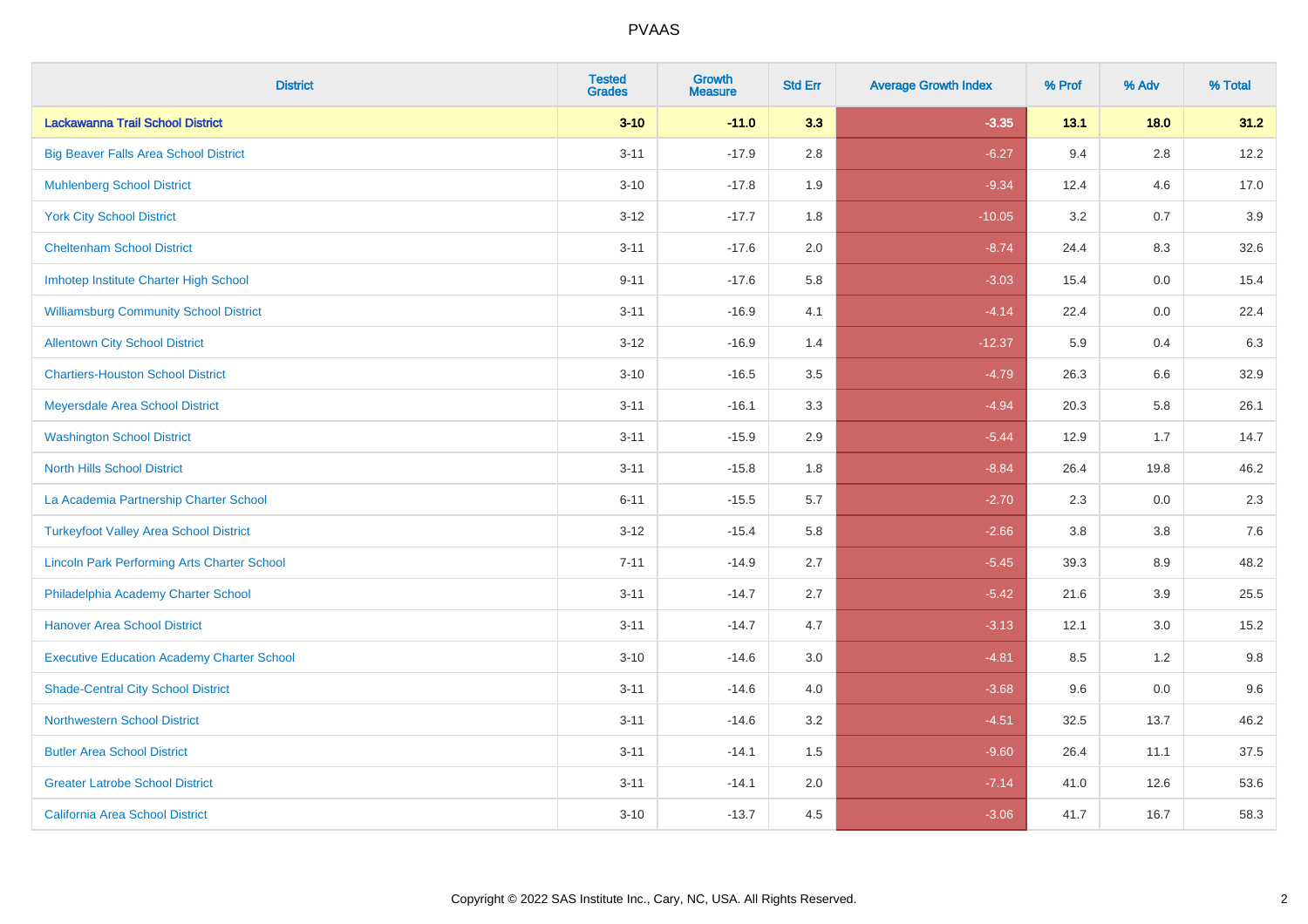| <b>District</b>                                | <b>Tested</b><br><b>Grades</b> | <b>Growth</b><br><b>Measure</b> | <b>Std Err</b> | <b>Average Growth Index</b> | % Prof | % Adv   | % Total |
|------------------------------------------------|--------------------------------|---------------------------------|----------------|-----------------------------|--------|---------|---------|
| Lackawanna Trail School District               | $3 - 10$                       | $-11.0$                         | 3.3            | $-3.35$                     | 13.1   | 18.0    | 31.2    |
| <b>New Castle Area School District</b>         | $3 - 12$                       | $-13.6$                         | 2.3            | $-5.99$                     | 17.6   | $2.0\,$ | 19.5    |
| <b>Central Fulton School District</b>          | $3 - 11$                       | $-13.3$                         | 3.2            | $-4.20$                     | 18.1   | 9.7     | 27.8    |
| <b>Panther Valley School District</b>          | $3 - 12$                       | $-13.3$                         | 3.2            | $-4.10$                     | 31.5   | 4.1     | 35.6    |
| <b>Greenville Area School District</b>         | $3 - 11$                       | $-13.2$                         | 3.0            | $-4.45$                     | 32.1   | 4.6     | 36.7    |
| Morrisville Borough School District            | $3 - 11$                       | $-13.1$                         | 3.7            | $-3.52$                     | 4.9    | 1.6     | 6.6     |
| <b>Tussey Mountain School District</b>         | $3 - 12$                       | $-13.0$                         | 3.3            | $-3.93$                     | 11.1   | 3.2     | 14.3    |
| <b>Riverview School District</b>               | $3 - 11$                       | $-13.0$                         | 4.0            | $-3.29$                     | 43.1   | 7.8     | 51.0    |
| <b>Pittsburgh School District</b>              | $3 - 11$                       | $-13.0$                         | 1.1            | $-12.25$                    | 16.1   | 6.5     | 22.6    |
| <b>Tacony Academy Charter School</b>           | $3 - 11$                       | $-12.9$                         | 3.3            | $-3.90$                     | 8.6    | 1.4     | 10.0    |
| <b>Central Cambria School District</b>         | $3 - 11$                       | $-12.7$                         | 2.3            | $-5.61$                     | 19.4   | 7.4     | 26.9    |
| <b>Neshannock Township School District</b>     | $3 - 10$                       | $-12.5$                         | 2.7            | $-4.73$                     | 29.0   | 13.0    | 42.0    |
| <b>Ellwood City Area School District</b>       | $3 - 11$                       | $-12.5$                         | 3.1            | $-4.00$                     | 26.7   | 8.7     | 35.4    |
| <b>Southmoreland School District</b>           | $3 - 11$                       | $-12.5$                         | 3.1            | $-4.04$                     | 33.3   | 15.5    | 48.8    |
| <b>Wilkes-Barre Area School District</b>       | $3 - 11$                       | $-12.4$                         | 2.4            | $-5.18$                     | 14.2   | 3.7     | 17.9    |
| <b>Hanover Public School District</b>          | $3 - 11$                       | $-12.4$                         | 2.7            | $-4.50$                     | 22.7   | $6.2\,$ | 28.9    |
| <b>Girard School District</b>                  | $3 - 11$                       | $-12.3$                         | 2.6            | $-4.76$                     | 29.7   | 18.9    | 48.6    |
| <b>Dunmore School District</b>                 | $3 - 11$                       | $-12.2$                         | 2.7            | $-4.51$                     | 15.0   | 5.3     | 20.4    |
| <b>Mcguffey School District</b>                | $3 - 11$                       | $-12.1$                         | 3.0            | $-4.06$                     | 12.8   | 5.9     | 18.6    |
| Jefferson-Morgan School District               | $3 - 10$                       | $-12.0$                         | 3.9            | $-3.09$                     | 28.6   | 6.1     | 34.7    |
| <b>West Mifflin Area School District</b>       | $3 - 12$                       | $-11.9$                         | 2.5            | $-4.77$                     | 15.9   | 4.0     | 19.9    |
| <b>Windber Area School District</b>            | $3 - 11$                       | $-11.9$                         | 3.0            | $-3.94$                     | 41.0   | 10.3    | 51.3    |
| Lehigh Valley Charter High School For The Arts | $9 - 10$                       | $-11.8$                         | 2.5            | $-4.76$                     | 28.9   | 5.7     | 34.6    |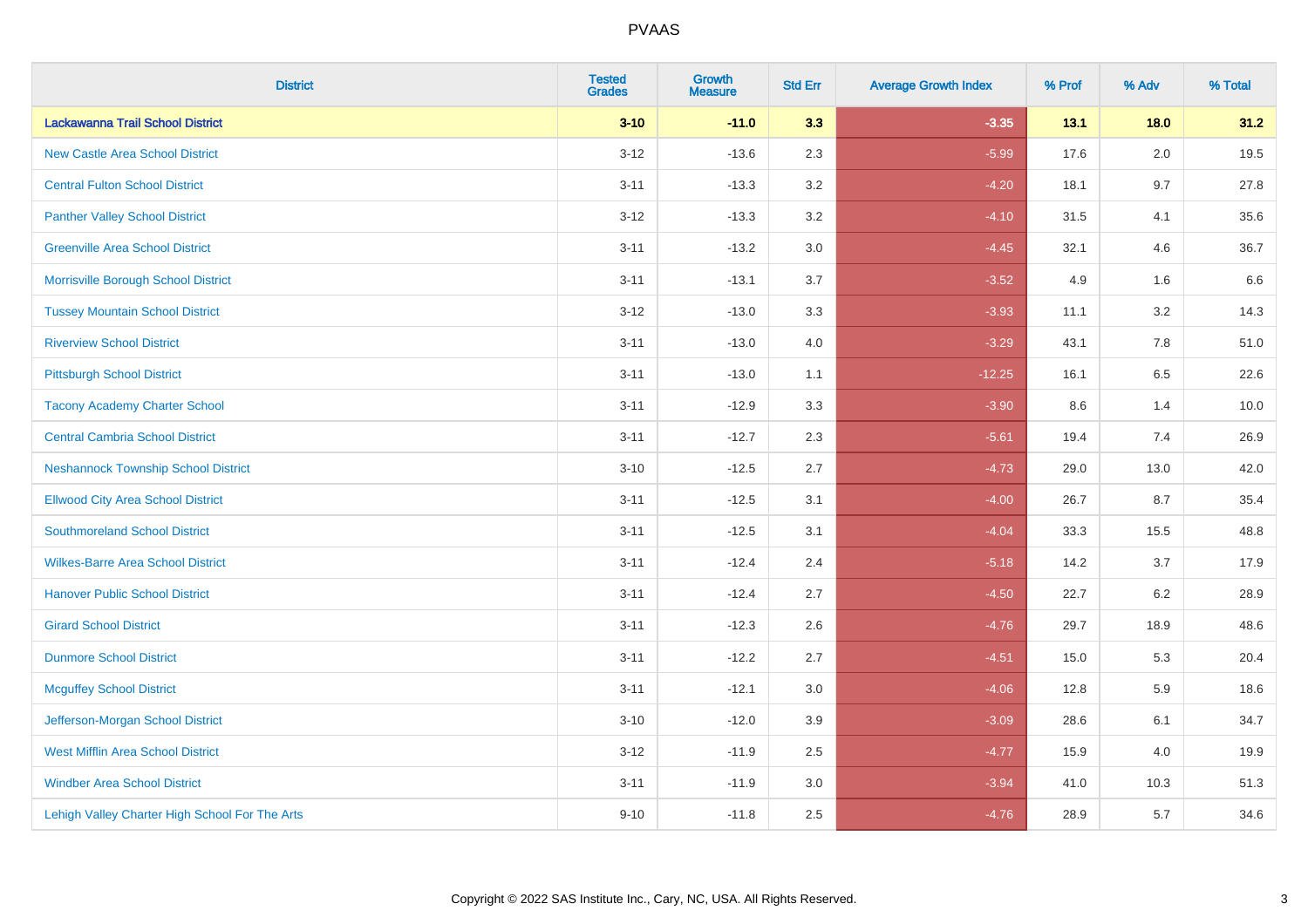| <b>District</b>                               | <b>Tested</b><br><b>Grades</b> | <b>Growth</b><br><b>Measure</b> | <b>Std Err</b> | <b>Average Growth Index</b> | % Prof | % Adv   | % Total |
|-----------------------------------------------|--------------------------------|---------------------------------|----------------|-----------------------------|--------|---------|---------|
| Lackawanna Trail School District              | $3 - 10$                       | $-11.0$                         | 3.3            | $-3.35$                     | 13.1   | 18.0    | 31.2    |
| <b>Derry Area School District</b>             | $3 - 11$                       | $-11.8$                         | 2.6            | $-4.53$                     | 34.8   | 6.1     | 40.9    |
| <b>Moniteau School District</b>               | $3 - 11$                       | $-11.8$                         | 2.9            | $-4.07$                     | 22.6   | $5.0\,$ | 27.6    |
| Jefferson County-Dubois AVTS                  | $9 - 11$                       | $-11.7$                         | 3.1            | $-3.72$                     | 17.6   | 2.8     | 20.4    |
| <b>Williamsport Area School District</b>      | $3 - 11$                       | $-11.7$                         | 1.4            | $-8.29$                     | 18.2   | 10.5    | 28.7    |
| <b>Forbes Road School District</b>            | $3 - 11$                       | $-11.5$                         | 4.7            | $-2.43$                     | 23.1   | 10.3    | 33.3    |
| <b>Old Forge School District</b>              | $3 - 12$                       | $-11.3$                         | 3.1            | $-3.62$                     | 28.6   | 13.2    | 41.8    |
| <b>Burgettstown Area School District</b>      | $3 - 11$                       | $-11.2$                         | 3.2            | $-3.46$                     | 16.0   | 2.7     | 18.7    |
| <b>Mid Valley School District</b>             | $3 - 10$                       | $-11.1$                         | 2.7            | $-4.07$                     | 28.3   | 8.1     | 36.4    |
| Lackawanna Trail School District              | $3 - 10$                       | $-11.0$                         | 3.3            | $-3.35$                     | 13.1   | 18.0    | 31.2    |
| <b>York Co School Of Technology</b>           | $9 - 12$                       | $-10.9$                         | 1.6            | $-6.79$                     | 22.6   | 4.0     | 26.6    |
| <b>East Lycoming School District</b>          | $3 - 11$                       | $-10.9$                         | 2.1            | $-5.08$                     | 22.5   | 8.2     | 30.8    |
| Jim Thorpe Area School District               | $3 - 11$                       | $-10.9$                         | 2.4            | $-4.48$                     | 19.5   | 6.0     | 25.5    |
| <b>Ligonier Valley School District</b>        | $3 - 11$                       | $-10.8$                         | 3.1            | $-3.43$                     | 34.1   | 5.8     | 39.9    |
| <b>General Mclane School District</b>         | $3 - 11$                       | $-10.7$                         | 2.4            | $-4.40$                     | 34.0   | 15.6    | 49.6    |
| <b>Mohawk Area School District</b>            | $3 - 11$                       | $-10.5$                         | 2.8            | $-3.75$                     | 35.1   | 10.6    | 45.7    |
| <b>Kennett Consolidated School District</b>   | $3 - 11$                       | $-10.4$                         | 1.7            | $-6.27$                     | 28.7   | 14.0    | 42.7    |
| <b>Commodore Perry School District</b>        | $3 - 11$                       | $-10.4$                         | 4.5            | $-2.30$                     | 29.4   | 5.9     | 35.3    |
| <b>Hempfield Area School District</b>         | $3 - 12$                       | $-10.2$                         | 1.6            | $-6.37$                     | 28.1   | 19.2    | 47.3    |
| <b>Scranton School District</b>               | $3 - 12$                       | $-10.1$                         | 2.5            | $-4.04$                     | 20.0   | 7.7     | 27.7    |
| <b>Milton Area School District</b>            | $3 - 11$                       | $-10.1$                         | $2.5\,$        | $-4.04$                     | 23.0   | 11.3    | 34.2    |
| <b>Lancaster School District</b>              | $3 - 12$                       | $-10.0$                         | 1.4            | $-7.22$                     | 9.0    | 3.9     | 12.8    |
| <b>Clarion-Limestone Area School District</b> | $3 - 12$                       | $-10.0$                         | 3.6            | $-2.76$                     | 28.3   | 20.0    | 48.3    |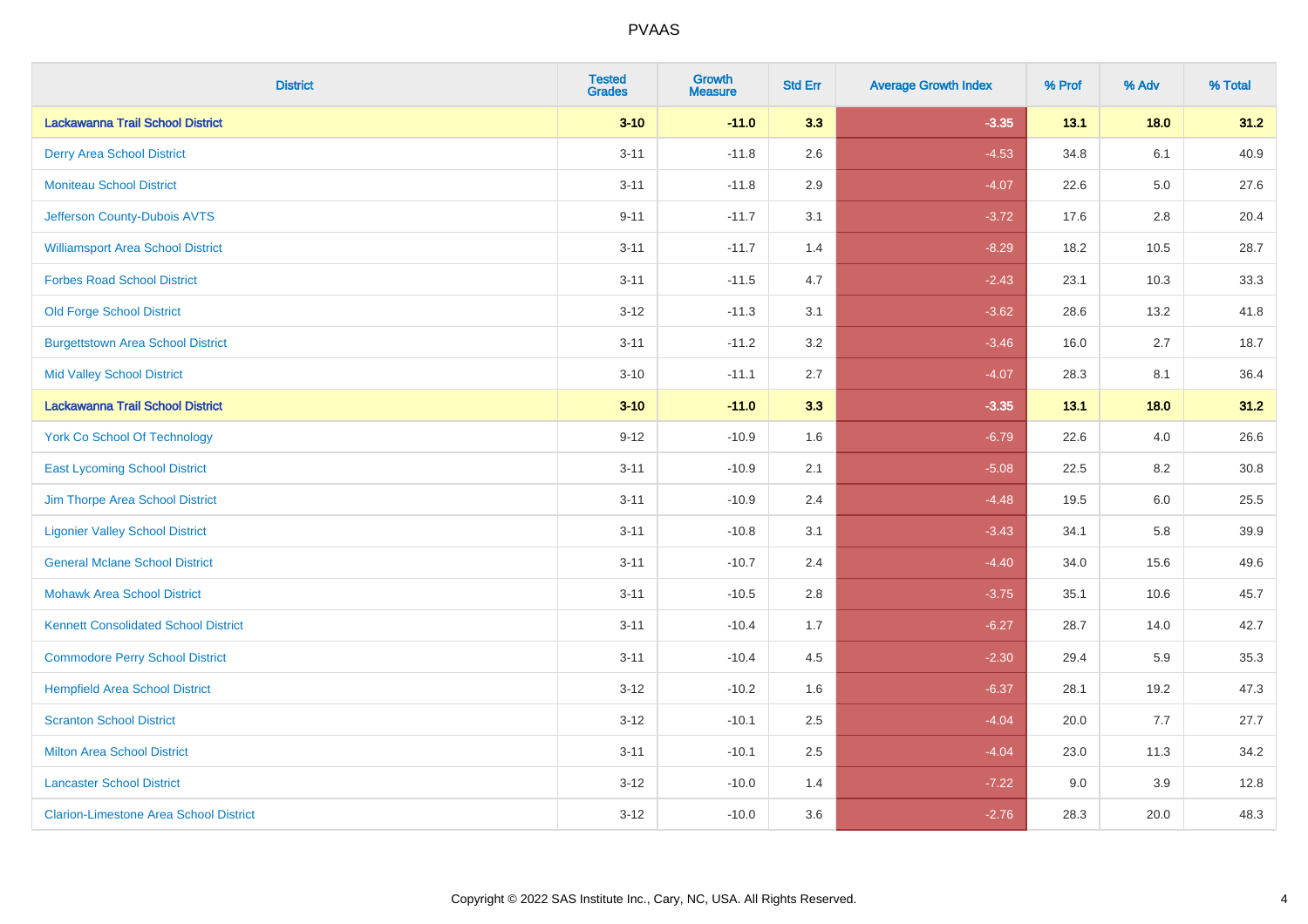| <b>District</b>                                | <b>Tested</b><br><b>Grades</b> | <b>Growth</b><br><b>Measure</b> | <b>Std Err</b> | <b>Average Growth Index</b> | % Prof | % Adv  | % Total |
|------------------------------------------------|--------------------------------|---------------------------------|----------------|-----------------------------|--------|--------|---------|
| Lackawanna Trail School District               | $3 - 10$                       | $-11.0$                         | 3.3            | $-3.35$                     | 13.1   | $18.0$ | 31.2    |
| <b>Deer Lakes School District</b>              | $3 - 11$                       | $-10.0$                         | 2.5            | $-4.02$                     | 27.7   | 9.9    | 37.6    |
| <b>Lawrence County CTC</b>                     | $10 - 11$                      | $-9.8$                          | 3.7            | $-2.68$                     | 7.3    | 0.0    | 7.3     |
| <b>Big Spring School District</b>              | $3 - 11$                       | $-9.8$                          | 2.3            | $-4.32$                     | 23.6   | 12.9   | 36.5    |
| <b>West York Area School District</b>          | $3 - 12$                       | $-9.8$                          | 2.7            | $-3.57$                     | 21.9   | 10.9   | 32.8    |
| <b>Mastery Charter School - Gratz Campus</b>   | $7 - 10$                       | $-9.5$                          | 4.6            | $-2.09$                     | 0.0    | 3.4    | 3.4     |
| Jamestown Area School District                 | $3 - 11$                       | $-9.5$                          | 4.1            | $-2.33$                     | 41.5   | 4.9    | 46.3    |
| <b>Antietam School District</b>                | $3 - 10$                       | $-9.5$                          | 3.7            | $-2.57$                     | 20.9   | 1.5    | 22.4    |
| <b>Coatesville Area School District</b>        | $3 - 11$                       | $-9.5$                          | 1.6            | $-5.81$                     | 12.8   | 3.3    | 16.2    |
| <b>Plum Borough School District</b>            | $3 - 11$                       | $-9.4$                          | 2.4            | $-3.98$                     | 32.9   | 27.4   | 60.4    |
| Insight PA Cyber Charter School                | $3 - 11$                       | $-9.4$                          | 5.8            | $-1.62$                     | 25.6   | 4.6    | 30.2    |
| <b>Western Beaver County School District</b>   | $3 - 11$                       | $-9.3$                          | 4.2            | $-2.20$                     | 45.1   | 3.9    | 49.0    |
| <b>Carbon Career &amp; Technical Institute</b> | $9 - 11$                       | $-9.3$                          | 3.2            | $-2.92$                     | 19.6   | 2.2    | 21.7    |
| <b>Chartiers Valley School District</b>        | $3 - 11$                       | $-9.1$                          | 2.1            | $-4.23$                     | 20.7   | 17.4   | 38.0    |
| <b>South Park School District</b>              | $3 - 11$                       | $-8.8$                          | 2.5            | $-3.46$                     | 28.1   | 17.0   | 45.2    |
| <b>Grove City Area School District</b>         | $3 - 12$                       | $-8.8$                          | 2.3            | $-3.89$                     | 25.6   | 16.4   | 42.0    |
| <b>Trinity Area School District</b>            | $3 - 11$                       | $-8.7$                          | 1.8            | $-4.87$                     | 20.9   | 9.8    | 30.8    |
| <b>Union City Area School District</b>         | $3 - 12$                       | $-8.7$                          | 3.3            | $-2.59$                     | 29.7   | 10.9   | 40.6    |
| <b>Shanksville-Stonycreek School District</b>  | $3 - 10$                       | $-8.6$                          | 5.5            | $-1.55$                     | 17.6   | 23.5   | 41.2    |
| Southern Columbia Area School District         | $3 - 11$                       | $-8.5$                          | 3.0            | $-2.83$                     | 30.5   | 12.8   | 43.3    |
| <b>Interboro School District</b>               | $3 - 12$                       | $-8.4$                          | 2.0            | $-4.27$                     | 27.6   | 6.4    | 34.1    |
| <b>Montoursville Area School District</b>      | $3 - 12$                       | $-8.4$                          | 2.6            | $-3.17$                     | 38.8   | 18.2   | 57.0    |
| Salisbury-Elk Lick School District             | $3 - 11$                       | $-8.4$                          | 5.8            | $-1.45$                     | 33.3   | 5.6    | 38.9    |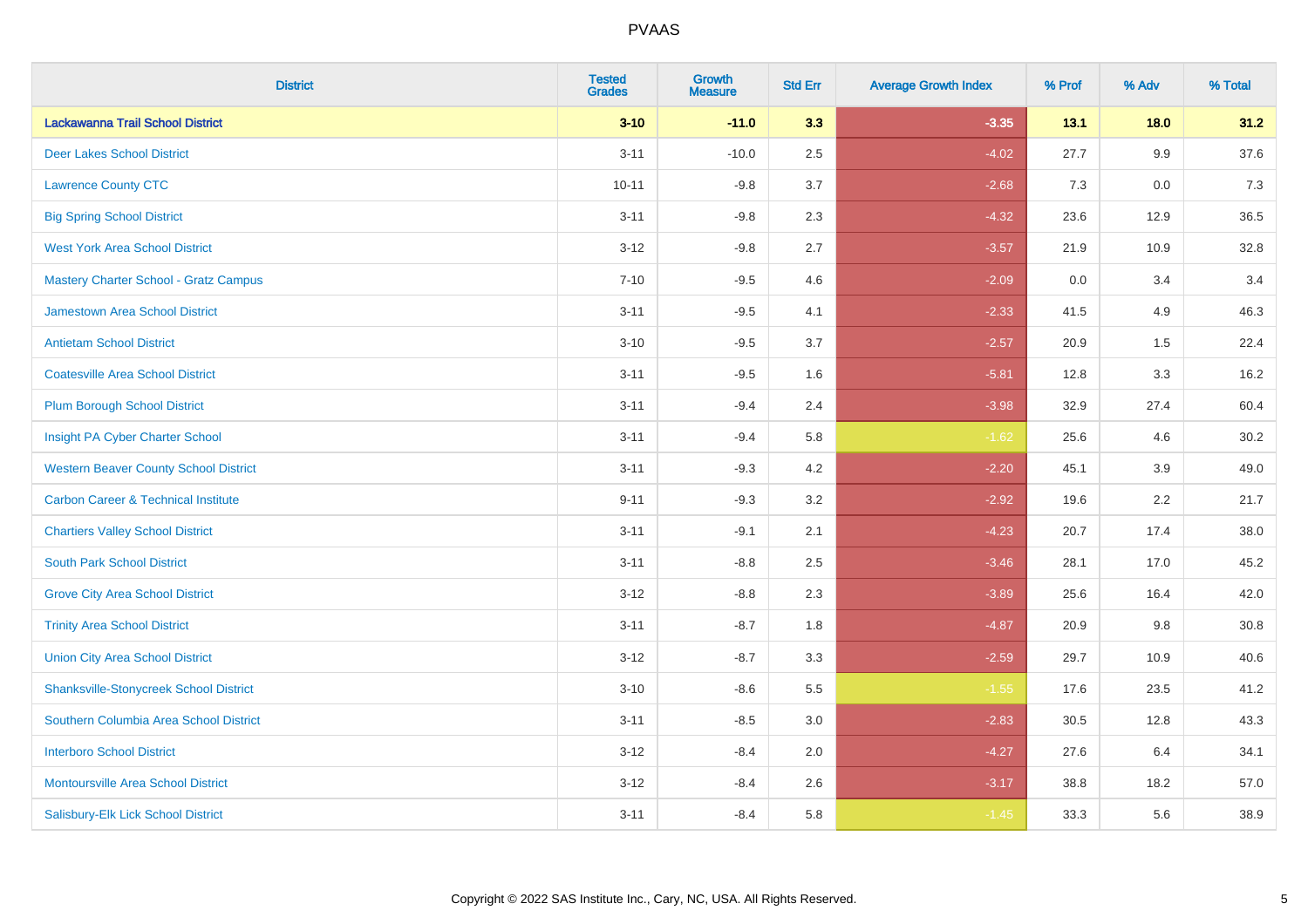| <b>District</b>                                  | <b>Tested</b><br><b>Grades</b> | <b>Growth</b><br><b>Measure</b> | <b>Std Err</b> | <b>Average Growth Index</b> | % Prof | % Adv   | % Total |
|--------------------------------------------------|--------------------------------|---------------------------------|----------------|-----------------------------|--------|---------|---------|
| Lackawanna Trail School District                 | $3 - 10$                       | $-11.0$                         | 3.3            | $-3.35$                     | 13.1   | 18.0    | 31.2    |
| <b>Shikellamy School District</b>                | $3 - 10$                       | $-8.3$                          | 2.4            | $-3.42$                     | 20.8   | 18.5    | 39.2    |
| <b>Achievement House Charter School</b>          | $7 - 11$                       | $-8.2$                          | 3.6            | $-2.28$                     | 16.7   | 2.8     | 19.4    |
| <b>Pittston Area School District</b>             | $3 - 11$                       | $-8.2$                          | 2.2            | $-3.75$                     | 26.7   | 14.8    | 41.5    |
| <b>West Greene School District</b>               | $3 - 11$                       | $-8.1$                          | 3.9            | $-2.08$                     | 31.0   | 11.9    | 42.9    |
| Boys Latin Of Philadelphia Charter School        | $6 - 12$                       | $-8.0$                          | 2.7            | $-3.02$                     | 1.4    | 0.0     | 1.4     |
| Jenkintown School District                       | $3 - 11$                       | $-7.9$                          | 4.1            | $-1.92$                     | 34.1   | 27.3    | 61.4    |
| <b>Mount Carmel Area School District</b>         | $3 - 11$                       | $-7.9$                          | 2.3            | $-3.38$                     | 18.2   | 4.4     | 22.6    |
| Philadelphia City School District                | $3 - 12$                       | $-7.8$                          | 0.6            | $-13.43$                    | 16.4   | 6.5     | 22.9    |
| <b>Somerset Area School District</b>             | $3 - 11$                       | $-7.6$                          | 2.4            | $-3.17$                     | 21.0   | 14.5    | 35.5    |
| Octorara Area School District                    | $3 - 11$                       | $-7.5$                          | 3.2            | $-2.35$                     | 26.1   | 17.0    | 43.2    |
| <b>Redbank Valley School District</b>            | $3 - 11$                       | $-7.5$                          | 3.1            | $-2.41$                     | 12.4   | 10.6    | 23.1    |
| <b>Blairsville-Saltsburg School District</b>     | $3 - 11$                       | $-7.5$                          | 2.8            | $-2.67$                     | 20.1   | $8.2\,$ | 28.3    |
| <b>Bristol Township School District</b>          | $3 - 11$                       | $-7.4$                          | 1.4            | $-5.32$                     | 13.8   | 4.6     | 18.4    |
| <b>West Middlesex Area School District</b>       | $3 - 10$                       | $-7.4$                          | 3.5            | $-2.11$                     | 32.0   | 9.6     | 41.6    |
| <b>Lincoln Leadership Academy Charter School</b> | $3 - 12$                       | $-7.4$                          | 3.7            | $-1.99$                     | 6.4    | 2.1     | 8.5     |
| Catasauqua Area School District                  | $3 - 12$                       | $-7.3$                          | 2.8            | $-2.58$                     | 27.1   | 11.2    | 38.3    |
| <b>Innovative Arts Academy Charter School</b>    | $6 - 11$                       | $-7.2$                          | 2.5            | $-2.83$                     | 2.0    | 0.0     | 2.0     |
| <b>Keystone Oaks School District</b>             | $3 - 11$                       | $-7.2$                          | 2.3            | $-3.14$                     | 30.0   | 11.1    | 41.0    |
| Karns City Area School District                  | $3 - 11$                       | $-7.2$                          | 2.6            | $-2.71$                     | 26.4   | 20.8    | 47.2    |
| Columbia-Montour AVTS                            | $9 - 10$                       | $-7.1$                          | 2.8            | $-2.52$                     | 19.5   | 3.2     | 22.7    |
| <b>Carmichaels Area School District</b>          | $3 - 10$                       | $-7.0$                          | 3.1            | $-2.30$                     | 17.8   | 9.6     | 27.4    |
| <b>Sto-Rox School District</b>                   | $3 - 10$                       | $-7.0$                          | 3.5            | $-1.99$                     | 3.2    | 0.0     | 3.2     |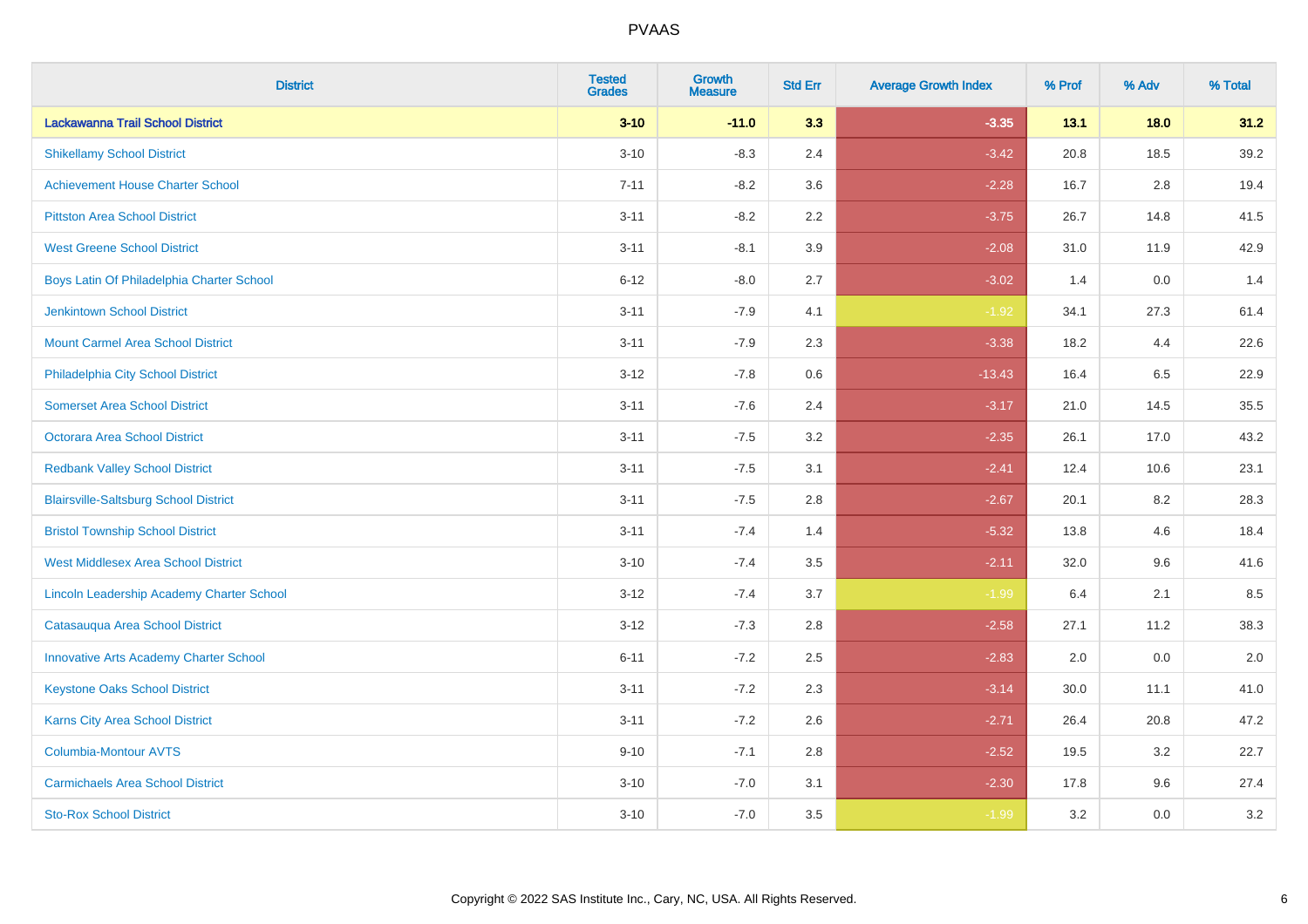| <b>District</b>                                        | <b>Tested</b><br><b>Grades</b> | <b>Growth</b><br><b>Measure</b> | <b>Std Err</b> | <b>Average Growth Index</b> | % Prof | % Adv   | % Total  |
|--------------------------------------------------------|--------------------------------|---------------------------------|----------------|-----------------------------|--------|---------|----------|
| Lackawanna Trail School District                       | $3 - 10$                       | $-11.0$                         | 3.3            | $-3.35$                     | 13.1   | 18.0    | 31.2     |
| <b>Berwick Area School District</b>                    | $3 - 11$                       | $-6.9$                          | 2.4            | $-2.84$                     | 22.3   | 11.5    | 33.8     |
| <b>Richland School District</b>                        | $3 - 11$                       | $-6.9$                          | 2.6            | $-2.63$                     | 40.1   | 20.9    | 61.0     |
| <b>Greensburg Salem School District</b>                | $3 - 11$                       | $-6.9$                          | 2.2            | $-3.06$                     | 30.3   | 13.3    | 43.6     |
| <b>Corry Area School District</b>                      | $3 - 11$                       | $-6.8$                          | 2.3            | $-3.01$                     | 24.0   | 8.8     | 32.8     |
| <b>Greater Nanticoke Area School District</b>          | $3 - 12$                       | $-6.8$                          | 2.6            | $-2.58$                     | 15.2   | $8.9\,$ | 24.1     |
| Millersburg Area School District                       | $3 - 11$                       | $-6.6$                          | 3.4            | $-1.92$                     | 24.1   | 10.3    | 34.5     |
| <b>Sharon City School District</b>                     | $3 - 11$                       | $-6.5$                          | 2.3            | $-2.79$                     | 13.1   | 5.0     | 18.1     |
| <b>Keystone Education Center Charter School</b>        | $3 - 12$                       | $-6.5$                          | 5.1            | $-1.28$                     | 0.0    | 0.0     | $0.0\,$  |
| <b>Union Area School District</b>                      | $3 - 11$                       | $-6.5$                          | 3.8            | $-1.70$                     | 30.6   | 12.2    | 42.9     |
| Perseus House Charter School Of Excellence             | $6 - 11$                       | $-6.4$                          | 2.6            | $-2.50$                     | 0.9    | 0.0     | 0.9      |
| <b>East Allegheny School District</b>                  | $3 - 11$                       | $-6.4$                          | 3.0            | $-2.11$                     | 21.0   | 7.4     | 28.4     |
| <b>Conemaugh Valley School District</b>                | $3 - 12$                       | $-6.3$                          | 4.1            | $-1.54$                     | 23.7   | 5.1     | 28.8     |
| <b>Wellsboro Area School District</b>                  | $3 - 11$                       | $-6.3$                          | 3.0            | $-2.08$                     | 24.4   | 13.4    | 37.8     |
| <b>Freedom Area School District</b>                    | $3 - 11$                       | $-6.3$                          | 3.1            | $-2.04$                     | 22.9   | 8.4     | 31.3     |
| <b>Riverside School District</b>                       | $3 - 11$                       | $-6.2$                          | 2.7            | $-2.33$                     | 20.8   | 17.0    | 37.7     |
| <b>Environmental Charter School At Frick Park</b>      | $3-9$                          | $-6.2$                          | 3.7            | $-1.67$                     | 25.9   | 3.4     | 29.3     |
| <b>Avonworth School District</b>                       | $3 - 10$                       | $-6.2$                          | 2.3            | $-2.68$                     | 35.9   | 14.1    | $50.0\,$ |
| <b>Eastern York School District</b>                    | $3 - 11$                       | $-6.2$                          | 2.3            | $-2.70$                     | 27.8   | 18.5    | 46.4     |
| <b>Chester Charter Scholars Academy Charter School</b> | $3 - 12$                       | $-6.2$                          | 3.3            | $-1.88$                     | 2.2    | 0.0     | 2.2      |
| <b>Yough School District</b>                           | $3 - 10$                       | $-6.2$                          | 2.7            | $-2.27$                     | 28.9   | 8.8     | 37.7     |
| <b>Cambria Heights School District</b>                 | $3 - 10$                       | $-6.2$                          | 2.9            | $-2.11$                     | 25.0   | 13.0    | 38.0     |
| <b>Ridgway Area School District</b>                    | $3 - 11$                       | $-6.1$                          | 4.0            | $-1.53$                     | 42.2   | 15.6    | 57.8     |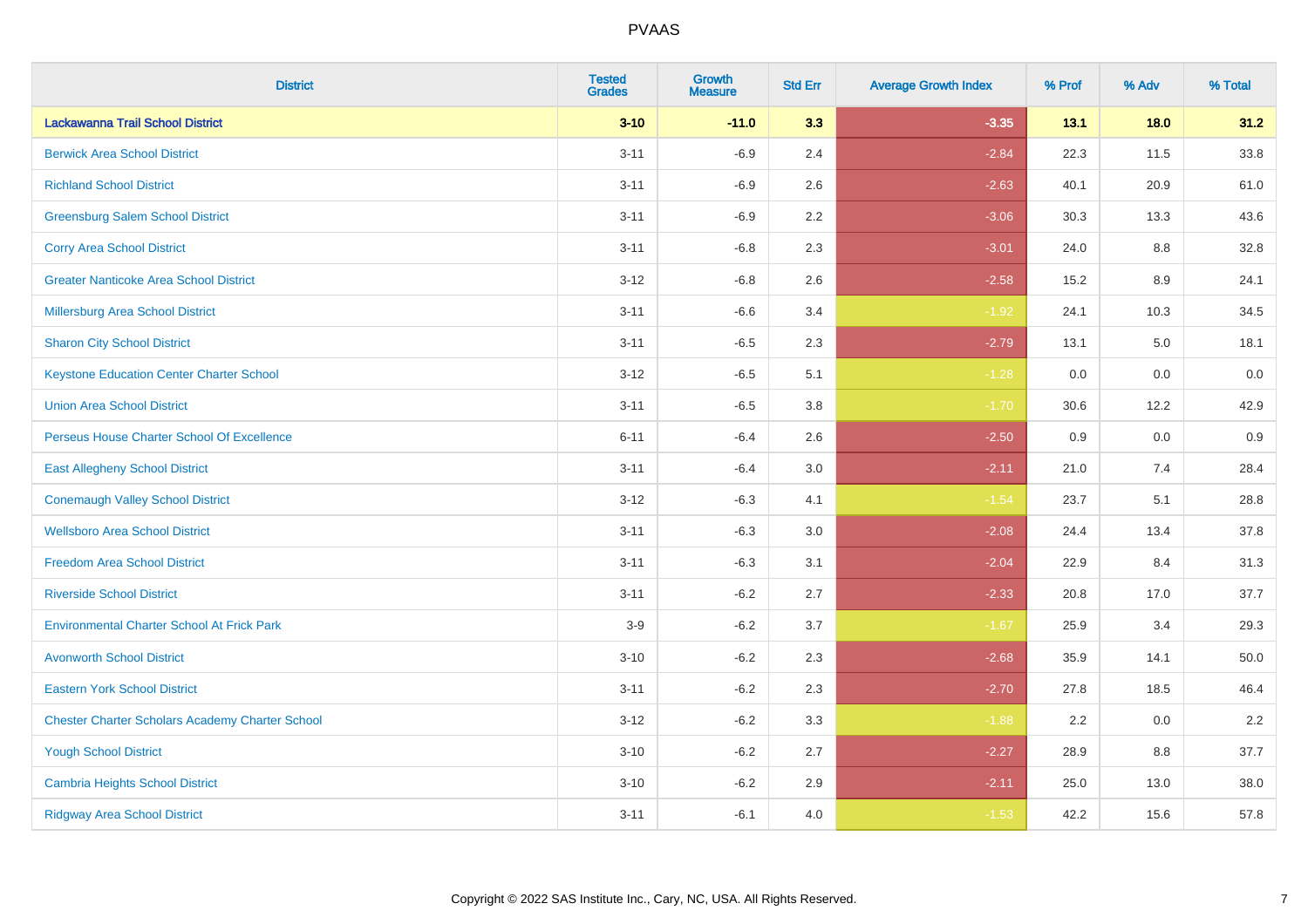| <b>District</b>                                 | <b>Tested</b><br><b>Grades</b> | <b>Growth</b><br><b>Measure</b> | <b>Std Err</b> | <b>Average Growth Index</b> | % Prof | % Adv   | % Total |
|-------------------------------------------------|--------------------------------|---------------------------------|----------------|-----------------------------|--------|---------|---------|
| Lackawanna Trail School District                | $3 - 10$                       | $-11.0$                         | 3.3            | $-3.35$                     | 13.1   | 18.0    | 31.2    |
| <b>Montour School District</b>                  | $3 - 11$                       | $-6.1$                          | 2.1            | $-2.95$                     | 31.8   | 23.6    | 55.3    |
| <b>Elk Lake School District</b>                 | $3 - 11$                       | $-6.1$                          | 2.9            | $-2.12$                     | 26.3   | 11.6    | 37.9    |
| Mifflinburg Area School District                | $3 - 11$                       | $-6.0$                          | 2.1            | $-2.87$                     | 32.7   | 13.3    | 46.0    |
| <b>Gettysburg Area School District</b>          | $3 - 11$                       | $-6.0$                          | 2.0            | $-3.02$                     | 28.8   | 19.6    | 48.5    |
| <b>Westinghouse Arts Academy Charter School</b> | $9 - 10$                       | $-6.0$                          | 3.3            | $-1.81$                     | 20.2   | 8.9     | 29.1    |
| Southern Huntingdon County School District      | $3 - 11$                       | $-5.9$                          | 3.4            | $-1.76$                     | 32.8   | 4.9     | 37.7    |
| Lehigh Valley Academy Regional Charter School   | $3 - 11$                       | $-5.9$                          | 3.0            | $-1.98$                     | 20.0   | 7.7     | 27.7    |
| <b>Susquenita School District</b>               | $3 - 11$                       | $-5.9$                          | 2.6            | $-2.28$                     | 30.6   | 13.9    | 44.4    |
| <b>Bristol Borough School District</b>          | $3 - 12$                       | $-5.9$                          | 2.9            | $-2.00$                     | 27.8   | 3.3     | 31.1    |
| New Kensington-Arnold School District           | $3 - 11$                       | $-5.8$                          | 3.2            | $-1.80$                     | 10.8   | 1.2     | 12.0    |
| <b>Montgomery Area School District</b>          | $3 - 11$                       | $-5.8$                          | 3.2            | $-1.83$                     | 25.0   | 11.5    | 36.5    |
| <b>Weatherly Area School District</b>           | $3 - 11$                       | $-5.8$                          | 4.0            | $-1.44$                     | 32.1   | $8.9\,$ | 41.1    |
| <b>Rochester Area School District</b>           | $3 - 11$                       | $-5.7$                          | 3.9            | $-1.45$                     | 14.9   | 2.1     | 17.0    |
| Selinsgrove Area School District                | $3 - 12$                       | $-5.7$                          | 2.1            | $-2.74$                     | 25.4   | 13.9    | 39.2    |
| Harmony Area School District                    | $3 - 10$                       | $-5.7$                          | $5.0\,$        | $-1.13$                     | 33.3   | $0.0\,$ | 33.3    |
| Mechanicsburg Area School District              | $3 - 11$                       | $-5.7$                          | 1.6            | $-3.48$                     | 35.1   | 16.0    | 51.2    |
| Renaissance Academy Charter School              | $3 - 11$                       | $-5.6$                          | 3.1            | $-1.79$                     | 28.4   | 18.5    | 46.9    |
| <b>City CHS</b>                                 | $10 - 11$                      | $-5.6$                          | 2.4            | $-2.34$                     | 15.9   | 1.5     | 17.4    |
| <b>Millville Area School District</b>           | $3 - 12$                       | $-5.6$                          | 4.4            | $-1.26$                     | 31.4   | 11.4    | 42.9    |
| <b>Chambersburg Area School District</b>        | $3 - 11$                       | $-5.6$                          | 1.3            | $-4.42$                     | 24.2   | 15.2    | 39.4    |
| <b>Wyoming Valley West School District</b>      | $3 - 11$                       | $-5.5$                          | 2.3            | $-2.38$                     | 22.2   | 9.2     | 31.4    |
| <b>Elizabeth Forward School District</b>        | $3 - 11$                       | $-5.5$                          | 2.5            | $-2.25$                     | 32.2   | 12.8    | 45.0    |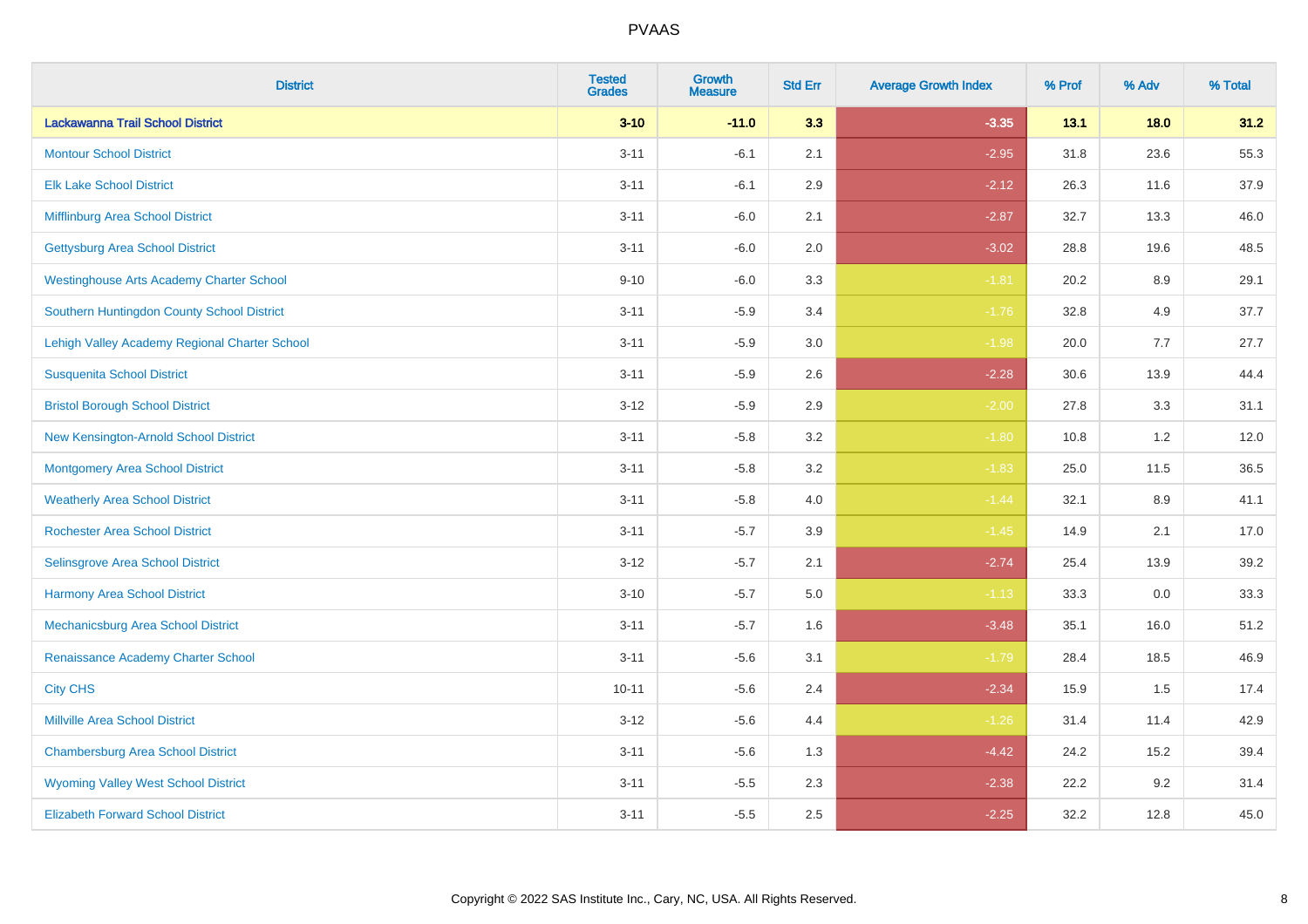| <b>District</b>                                                       | <b>Tested</b><br><b>Grades</b> | Growth<br><b>Measure</b> | <b>Std Err</b> | <b>Average Growth Index</b> | % Prof | % Adv  | % Total |
|-----------------------------------------------------------------------|--------------------------------|--------------------------|----------------|-----------------------------|--------|--------|---------|
| Lackawanna Trail School District                                      | $3 - 10$                       | $-11.0$                  | 3.3            | $-3.35$                     | 13.1   | $18.0$ | 31.2    |
| <b>Wyoming Area School District</b>                                   | $3 - 10$                       | $-5.5$                   | 2.5            | $-2.21$                     | 32.0   | 9.6    | 41.6    |
| <b>Baldwin-Whitehall School District</b>                              | $3 - 11$                       | $-5.5$                   | 1.9            | $-2.93$                     | 32.0   | 14.7   | 46.7    |
| <b>Riverside Beaver County School District</b>                        | $3 - 11$                       | $-5.5$                   | 2.7            | $-2.03$                     | 35.8   | 23.2   | 59.0    |
| <b>Cornell School District</b>                                        | $3 - 11$                       | $-5.5$                   | 4.6            | $-1.20$                     | 11.3   | 3.2    | 14.5    |
| <b>Pottsgrove School District</b>                                     | $3 - 11$                       | $-5.5$                   | 2.0            | $-2.78$                     | 28.6   | 10.3   | 38.8    |
| <b>Mount Pleasant Area School District</b>                            | $3 - 11$                       | $-5.4$                   | 2.3            | $-2.37$                     | 33.3   | 8.7    | 42.0    |
| <b>North East School District</b>                                     | $3 - 11$                       | $-5.3$                   | 2.7            | $-1.97$                     | 31.7   | 24.8   | 56.4    |
| <b>Wissahickon School District</b>                                    | $3 - 10$                       | $-5.3$                   | 1.7            | $-3.14$                     | 27.5   | 29.0   | 56.6    |
| <b>Steelton-Highspire School District</b>                             | $3 - 11$                       | $-5.3$                   | 3.2            | $-1.65$                     | 13.9   | 0.0    | 13.9    |
| <b>Connellsville Area School District</b>                             | $3 - 11$                       | $-5.3$                   | 2.0            | $-2.67$                     | 24.2   | 5.0    | 29.1    |
| Schuylkill Haven Area School District                                 | $3 - 11$                       | $-5.3$                   | 2.7            | $-1.96$                     | 22.2   | 11.6   | 33.8    |
| <b>Central Dauphin School District</b>                                | $3 - 11$                       | $-5.2$                   | 1.2            | $-4.24$                     | 29.3   | 8.7    | 38.0    |
| <b>Carlisle Area School District</b>                                  | $3 - 11$                       | $-5.2$                   | 1.7            | $-2.99$                     | 28.0   | 19.3   | 47.3    |
| <b>Moshannon Valley School District</b>                               | $3 - 10$                       | $-5.1$                   | 4.6            | $-1.12$                     | 25.0   | 12.5   | 37.5    |
| <b>Southern Fulton School District</b>                                | $3 - 11$                       | $-5.1$                   | 4.0            | $-1.29$                     | 21.7   | 13.0   | 34.8    |
| Preparatory Charter School Of Mathematics, Science, Tech, And Careers | $9 - 10$                       | $-5.1$                   | 2.5            | $-2.03$                     | 6.3    | 1.4    | 7.7     |
| <b>Propel Charter School-Homestead</b>                                | $3 - 11$                       | $-5.0$                   | 3.9            | $-1.27$                     | 7.3    | 0.0    | 7.3     |
| <b>Northeast Bradford School District</b>                             | $3 - 10$                       | $-5.0$                   | 3.7            | $-1.35$                     | 30.6   | 4.8    | 35.5    |
| <b>Canon-Mcmillan School District</b>                                 | $3 - 11$                       | $-5.0$                   | 1.5            | $-3.25$                     | 30.8   | 28.5   | 59.3    |
| <b>Titusville Area School District</b>                                | $3 - 11$                       | $-5.0$                   | 2.5            | $-1.98$                     | 26.5   | 6.8    | 33.3    |
| <b>Cameron County School District</b>                                 | $3 - 12$                       | $-5.0$                   | 4.4            | $-1.12$                     | 34.9   | 4.8    | 39.7    |
| <b>Pottsville Area School District</b>                                | $3 - 12$                       | $-4.9$                   | 2.1            | $-2.36$                     | 21.8   | 7.9    | 29.6    |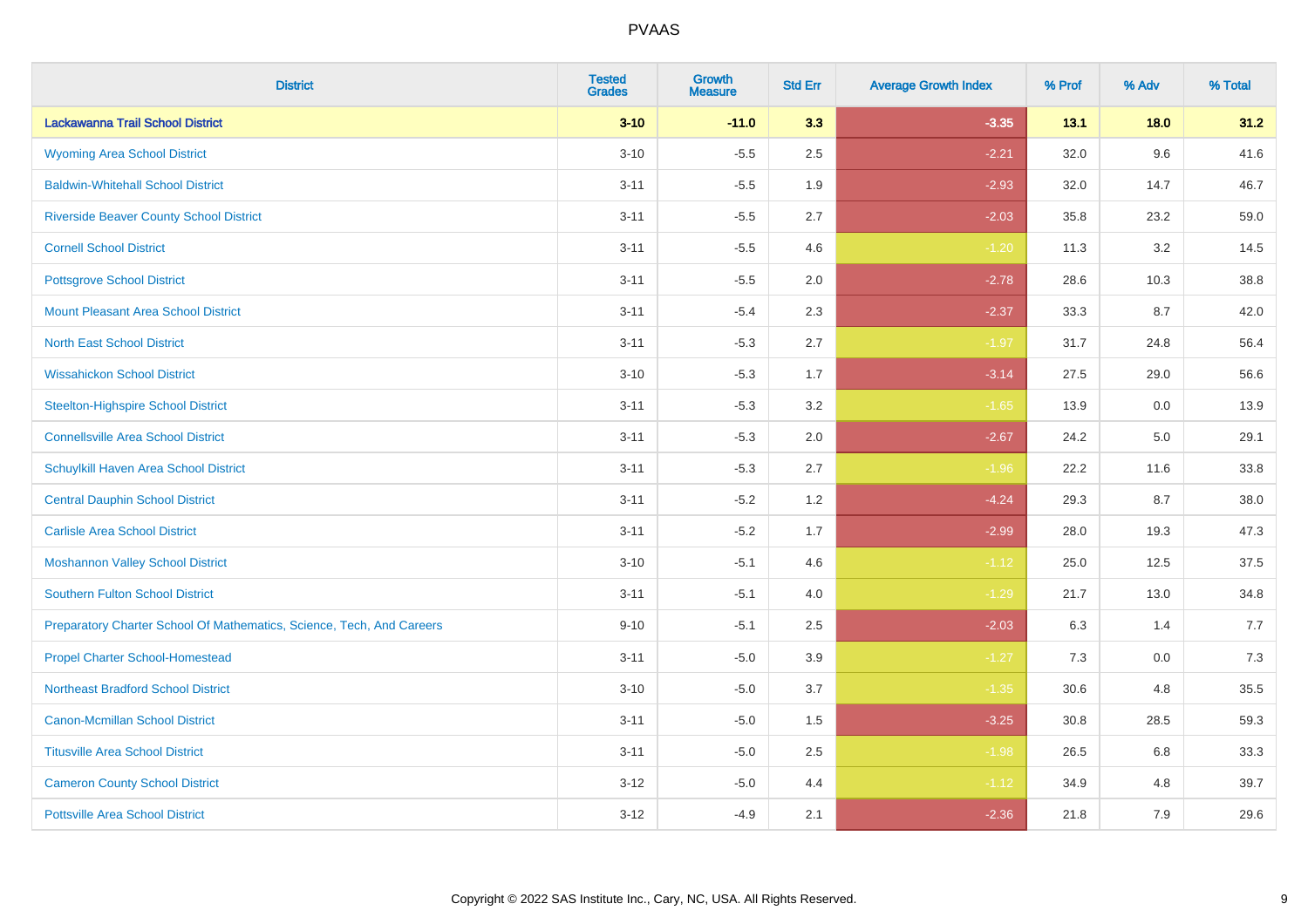| <b>District</b>                              | <b>Tested</b><br><b>Grades</b> | <b>Growth</b><br><b>Measure</b> | <b>Std Err</b> | <b>Average Growth Index</b> | % Prof | % Adv   | % Total |
|----------------------------------------------|--------------------------------|---------------------------------|----------------|-----------------------------|--------|---------|---------|
| Lackawanna Trail School District             | $3 - 10$                       | $-11.0$                         | 3.3            | $-3.35$                     | 13.1   | 18.0    | 31.2    |
| East Stroudsburg Area School District        | $3 - 11$                       | $-4.9$                          | 1.4            | $-3.38$                     | 22.7   | 12.5    | 35.2    |
| <b>North Schuylkill School District</b>      | $3 - 11$                       | $-4.7$                          | 2.2            | $-2.16$                     | 20.2   | 11.7    | 31.9    |
| <b>Troy Area School District</b>             | $3 - 10$                       | $-4.7$                          | 3.2            | $-1.46$                     | 22.8   | 16.5    | 39.2    |
| <b>Shenandoah Valley School District</b>     | $3 - 11$                       | $-4.5$                          | 3.5            | $-1.29$                     | 14.3   | 0.0     | 14.3    |
| <b>Susquehanna Community School District</b> | $3 - 11$                       | $-4.5$                          | 3.8            | $-1.19$                     | 31.9   | 8.8     | 40.7    |
| <b>Penn Cambria School District</b>          | $3 - 11$                       | $-4.5$                          | 2.4            | $-1.86$                     | 27.3   | 15.8    | 43.2    |
| <b>Erie City School District</b>             | $3 - 12$                       | $-4.5$                          | 1.4            | $-3.09$                     | 13.4   | 6.7     | 20.1    |
| <b>Bethlehem Area School District</b>        | $3 - 11$                       | $-4.5$                          | 1.1            | $-3.91$                     | 20.4   | 11.3    | 31.7    |
| <b>Bethel Park School District</b>           | $3 - 11$                       | $-4.4$                          | 1.7            | $-2.62$                     | 40.1   | 27.3    | 67.4    |
| <b>Governor Mifflin School District</b>      | $3 - 11$                       | $-4.4$                          | 1.6            | $-2.69$                     | 30.3   | 7.7     | 38.0    |
| Pocono Mountain School District              | $3 - 12$                       | $-4.3$                          | 1.8            | $-2.43$                     | 35.5   | 17.1    | 52.6    |
| <b>Quakertown Community School District</b>  | $3 - 12$                       | $-4.3$                          | $1.5\,$        | $-2.79$                     | 33.8   | 20.1    | 53.8    |
| <b>Charleroi School District</b>             | $3 - 11$                       | $-4.3$                          | 2.7            | $-1.55$                     | 22.2   | 15.9    | 38.1    |
| <b>Woodland Hills School District</b>        | $3 - 12$                       | $-4.2$                          | 2.5            | $-1.66$                     | 10.1   | 1.4     | 11.5    |
| Urban Pathways 6-12 Charter School           | $6 - 11$                       | $-4.1$                          | 5.7            | $-0.72$                     | 0.0    | $0.0\,$ | $0.0\,$ |
| <b>Southern Lehigh School District</b>       | $3 - 11$                       | $-4.1$                          | 2.1            | $-1.94$                     | 39.3   | 28.0    | 67.2    |
| <b>Kiski Area School District</b>            | $3 - 11$                       | $-4.0$                          | 2.0            | $-1.99$                     | 23.1   | 18.2    | 41.3    |
| <b>Towanda Area School District</b>          | $3 - 11$                       | $-4.0$                          | 2.6            | $-1.52$                     | 24.8   | 9.9     | 34.8    |
| <b>Valley Grove School District</b>          | $3 - 10$                       | $-4.0$                          | 5.5            | $-0.72$                     | 68.4   | 15.8    | 84.2    |
| <b>Springfield Township School District</b>  | $3 - 11$                       | $-3.9$                          | 3.1            | $-1.27$                     | 37.2   | 30.8    | 68.1    |
| <b>Monessen City School District</b>         | $3 - 10$                       | $-3.9$                          | 5.6            | $-0.69$                     | 21.0   | 10.5    | 31.6    |
| <b>Dauphin County Technical School</b>       | $9 - 11$                       | $-3.9$                          | 2.3            | $-1.67$                     | 18.3   | 11.1    | 29.3    |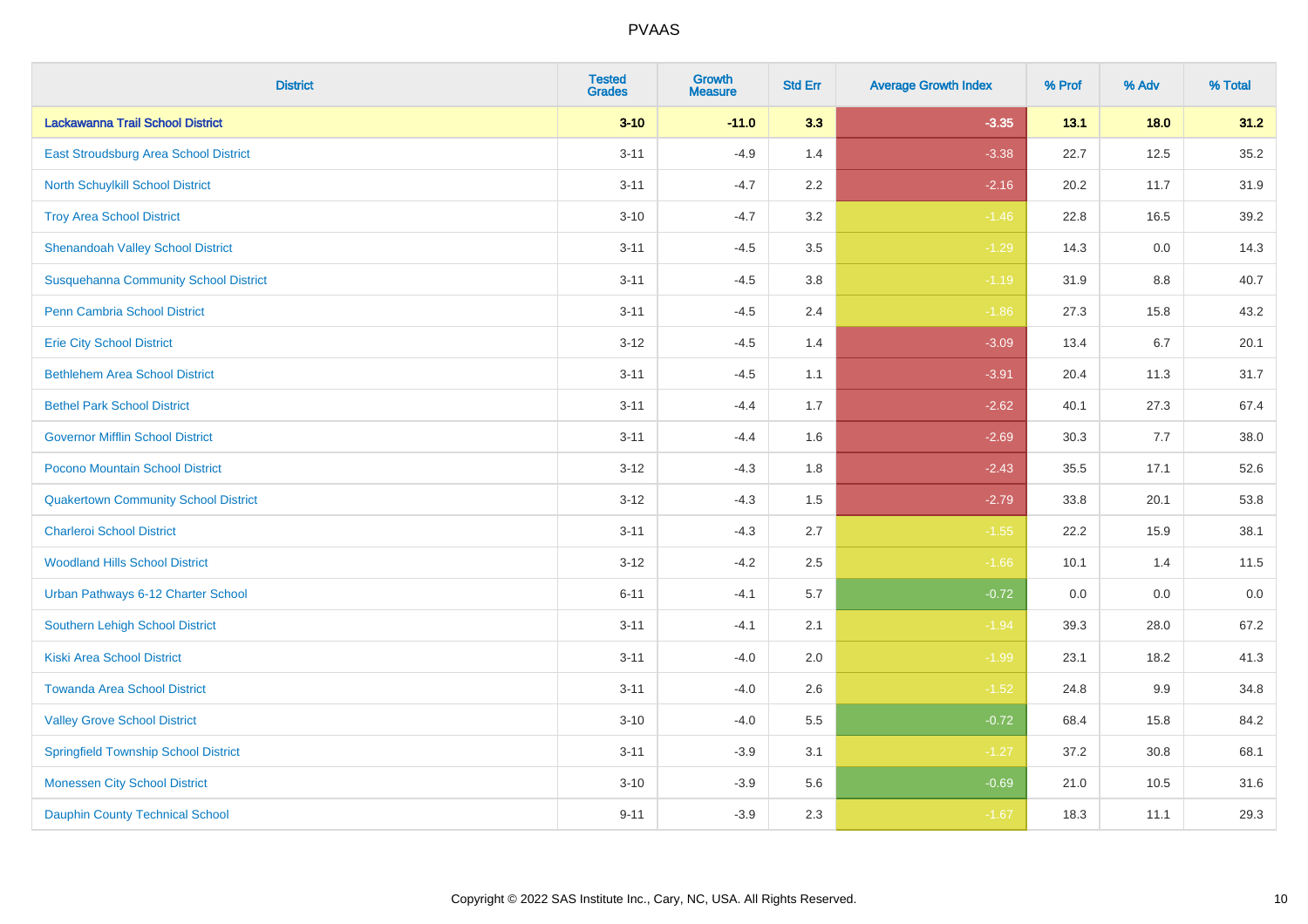| <b>District</b>                                         | <b>Tested</b><br><b>Grades</b> | <b>Growth</b><br><b>Measure</b> | <b>Std Err</b> | <b>Average Growth Index</b> | % Prof | % Adv   | % Total |
|---------------------------------------------------------|--------------------------------|---------------------------------|----------------|-----------------------------|--------|---------|---------|
| Lackawanna Trail School District                        | $3 - 10$                       | $-11.0$                         | 3.3            | $-3.35$                     | 13.1   | $18.0$  | 31.2    |
| <b>Slippery Rock Area School District</b>               | $3 - 11$                       | $-3.8$                          | 2.5            | $-1.56$                     | 30.8   | 21.9    | 52.7    |
| <b>Universal Audenried Charter School</b>               | $9 - 11$                       | $-3.8$                          | 2.5            | $-1.53$                     | 3.0    | 0.5     | 3.5     |
| <b>Laurel Highlands School District</b>                 | $3 - 11$                       | $-3.8$                          | 2.3            | $-1.63$                     | 20.9   | 14.6    | 35.4    |
| <b>Franklin Area School District</b>                    | $3 - 11$                       | $-3.7$                          | 2.6            | $-1.43$                     | 30.5   | 5.9     | 36.4    |
| <b>Parkland School District</b>                         | $3 - 11$                       | $-3.7$                          | 1.2            | $-3.17$                     | 31.4   | 30.6    | 62.0    |
| <b>Chester-Upland School District</b>                   | $3 - 11$                       | $-3.6$                          | 2.6            | $-1.38$                     | 1.6    | $0.0\,$ | 1.6     |
| <b>Sugar Valley Rural Charter School</b>                | $3 - 11$                       | $-3.6$                          | 3.7            | $-0.98$                     | 10.3   | 0.0     | 10.3    |
| <b>Owen J Roberts School District</b>                   | $3 - 11$                       | $-3.5$                          | 1.5            | $-2.27$                     | 36.8   | 24.4    | 61.2    |
| <b>Greater Johnstown School District</b>                | $3 - 11$                       | $-3.5$                          | 2.4            | $-1.45$                     | 10.3   | 1.3     | 11.5    |
| <b>Middletown Area School District</b>                  | $3 - 11$                       | $-3.4$                          | 2.4            | $-1.44$                     | 34.3   | 15.2    | 49.4    |
| <b>Propel Charter School-Montour</b>                    | $3 - 10$                       | $-3.4$                          | 3.6            | $-0.93$                     | 7.7    | 0.0     | 7.7     |
| <b>Mahanoy Area School District</b>                     | $3 - 10$                       | $-3.4$                          | 3.1            | $-1.07$                     | 21.4   | $8.6\,$ | 30.0    |
| <b>Crestwood School District</b>                        | $3 - 11$                       | $-3.4$                          | 2.2            | $-1.52$                     | 33.1   | 21.7    | 54.9    |
| Center For Student Learning Charter School At Pennsbury | $6 - 12$                       | $-3.3$                          | 6.0            | $-0.55$                     | 23.1   | 0.0     | 23.1    |
| <b>Roberto Clemente Charter School</b>                  | $3 - 12$                       | $-3.3$                          | 4.1            | $-0.79$                     | 22.7   | 4.6     | 27.3    |
| <b>Pleasant Valley School District</b>                  | $3 - 11$                       | $-3.3$                          | 1.8            | $-1.80$                     | 28.5   | 10.4    | 39.0    |
| <b>Twin Valley School District</b>                      | $3 - 12$                       | $-3.2$                          | 1.9            | $-1.68$                     | 38.8   | 19.8    | 58.6    |
| <b>Northwest Area School District</b>                   | $3 - 10$                       | $-3.2$                          | 3.3            | $-0.97$                     | 30.4   | 13.0    | 43.5    |
| <b>Susq-Cyber Charter School</b>                        | $9 - 11$                       | $-3.2$                          | 5.8            | $-0.54$                     | 23.8   | 4.8     | 28.6    |
| <b>Oxford Area School District</b>                      | $3 - 11$                       | $-3.1$                          | 1.8            | $-1.77$                     | 27.5   | 14.5    | 42.0    |
| <b>Reynolds School District</b>                         | $3 - 10$                       | $-3.0$                          | 3.5            | $-0.87$                     | 27.3   | 9.1     | 36.4    |
| <b>KIPP Dubois Charter School</b>                       | $9 - 10$                       | $-3.0$                          | 3.1            | $-0.95$                     | 10.0   | 0.0     | 10.0    |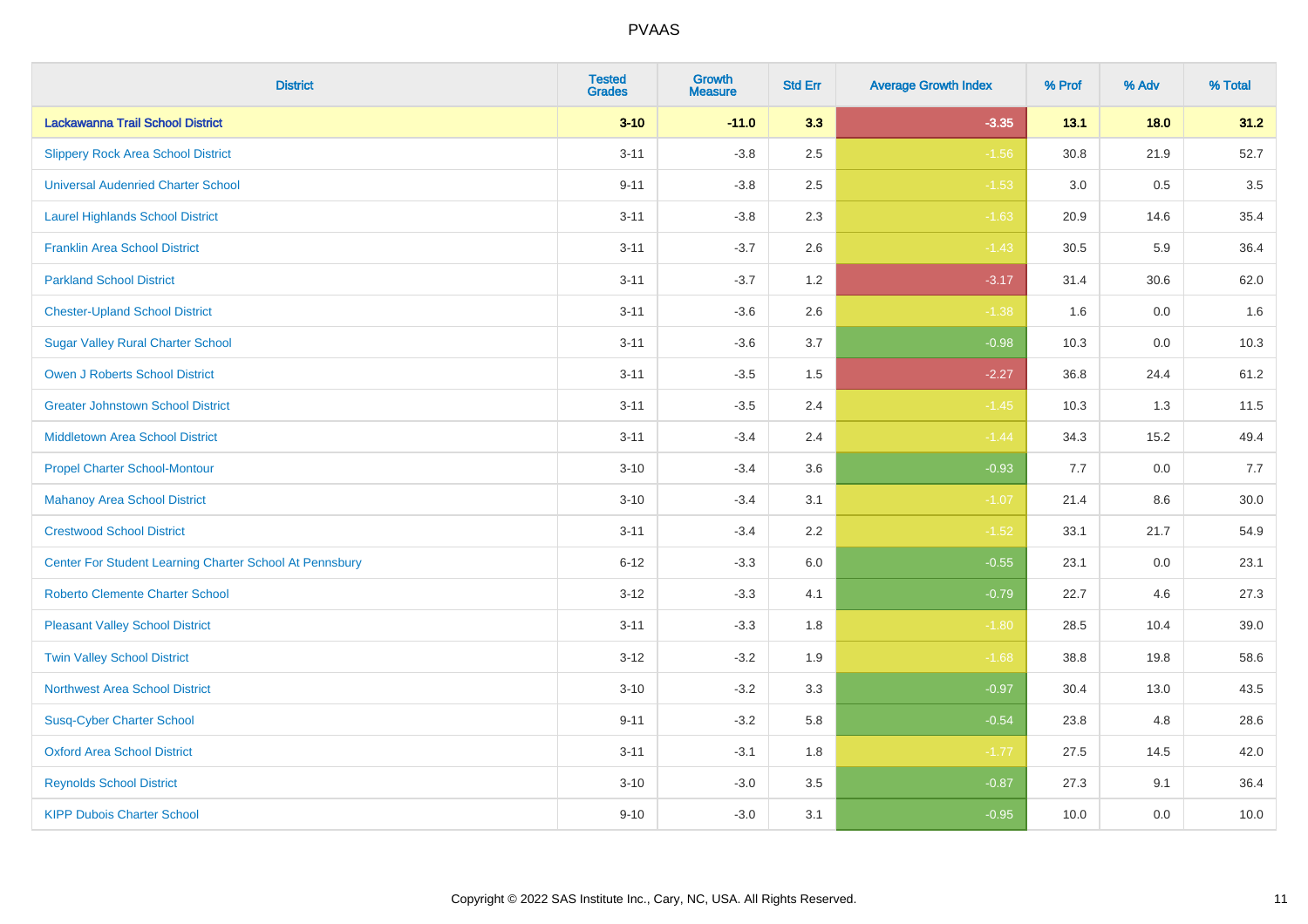| <b>District</b>                             | <b>Tested</b><br><b>Grades</b> | <b>Growth</b><br><b>Measure</b> | <b>Std Err</b> | <b>Average Growth Index</b> | % Prof | % Adv   | % Total |
|---------------------------------------------|--------------------------------|---------------------------------|----------------|-----------------------------|--------|---------|---------|
| Lackawanna Trail School District            | $3 - 10$                       | $-11.0$                         | 3.3            | $-3.35$                     | 13.1   | 18.0    | 31.2    |
| <b>Northgate School District</b>            | $3 - 11$                       | $-3.0$                          | 3.4            | $-0.85$                     | 35.6   | $6.8\,$ | 42.4    |
| <b>Beaver Area School District</b>          | $3 - 10$                       | $-3.0$                          | 2.5            | $-1.16$                     | 25.8   | 27.8    | 53.6    |
| <b>Minersville Area School District</b>     | $3 - 11$                       | $-2.9$                          | 3.4            | $-0.86$                     | 27.4   | 9.7     | 37.1    |
| <b>Boyertown Area School District</b>       | $3 - 11$                       | $-2.9$                          | 1.4            | $-2.06$                     | 30.8   | 22.6    | 53.4    |
| <b>Bucks County Technical High School</b>   | $9 - 10$                       | $-2.9$                          | 2.2            | $-1.29$                     | 27.7   | 10.4    | 38.2    |
| <b>Rose Tree Media School District</b>      | $3 - 10$                       | $-2.8$                          | 2.1            | $-1.33$                     | 35.2   | 29.6    | 64.8    |
| <b>Carbondale Area School District</b>      | $3 - 10$                       | $-2.8$                          | 3.2            | $-0.87$                     | 27.5   | 2.9     | 30.4    |
| <b>Uniontown Area School District</b>       | $3 - 11$                       | $-2.8$                          | 3.1            | $-0.91$                     | 31.7   | 7.3     | 39.0    |
| <b>Dubois Area School District</b>          | $3 - 11$                       | $-2.8$                          | 2.0            | $-1.37$                     | 35.5   | 19.0    | 54.6    |
| <b>Tri-Valley School District</b>           | $3 - 10$                       | $-2.7$                          | 3.9            | $-0.69$                     | 31.0   | 9.5     | 40.5    |
| Hatboro-Horsham School District             | $3 - 11$                       | $-2.7$                          | 1.6            | $-1.65$                     | 27.9   | 17.9    | 45.8    |
| <b>Hollidaysburg Area School District</b>   | $3 - 11$                       | $-2.7$                          | 1.6            | $-1.64$                     | 32.6   | 15.2    | 47.8    |
| <b>Shamokin Area School District</b>        | $3 - 11$                       | $-2.6$                          | 2.5            | $-1.06$                     | 19.6   | 9.8     | 29.3    |
| <b>Nazareth Area School District</b>        | $3 - 11$                       | $-2.5$                          | 1.7            | $-1.53$                     | 29.2   | 24.6    | 53.8    |
| <b>Mount Union Area School District</b>     | $3 - 10$                       | $-2.5$                          | 2.8            | $-0.89$                     | 19.8   | 5.8     | 25.6    |
| Northwestern Lehigh School District         | $3 - 11$                       | $-2.4$                          | 2.1            | $-1.14$                     | 41.7   | 17.9    | 59.5    |
| <b>Wyomissing Area School District</b>      | $3 - 12$                       | $-2.4$                          | 2.6            | $-0.92$                     | 25.6   | 28.1    | 53.7    |
| <b>Southeastern Greene School District</b>  | $3 - 10$                       | $-2.3$                          | 4.4            | $-0.53$                     | 29.0   | 9.7     | 38.7    |
| <b>York Academy Regional Charter School</b> | $3 - 11$                       | $-2.3$                          | 4.4            | $-0.52$                     | 23.5   | 2.0     | 25.5    |
| <b>Conneaut School District</b>             | $3 - 12$                       | $-2.3$                          | 2.6            | $-0.91$                     | 27.4   | 9.7     | 37.1    |
| Mastery Charter School - Shoemaker Campus   | $7 - 10$                       | $-2.3$                          | 2.8            | $-0.81$                     | 10.1   | 3.7     | 13.8    |
| Northern Bedford County School District     | $3 - 11$                       | $-2.3$                          | 3.3            | $-0.69$                     | 26.2   | 16.9    | 43.1    |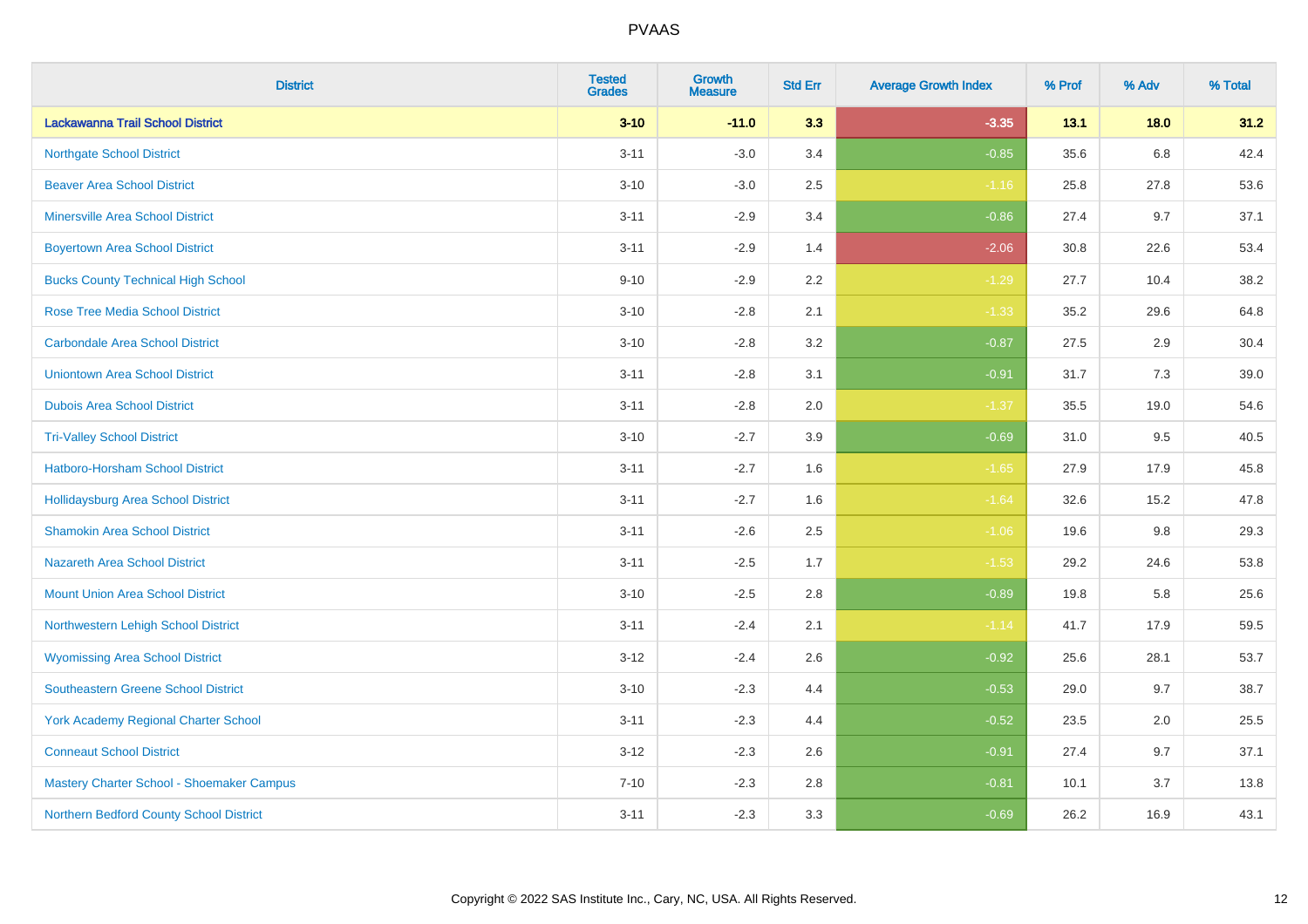| <b>District</b>                                   | <b>Tested</b><br><b>Grades</b> | <b>Growth</b><br><b>Measure</b> | <b>Std Err</b> | <b>Average Growth Index</b> | % Prof | % Adv   | % Total |
|---------------------------------------------------|--------------------------------|---------------------------------|----------------|-----------------------------|--------|---------|---------|
| Lackawanna Trail School District                  | $3 - 10$                       | $-11.0$                         | 3.3            | $-3.35$                     | 13.1   | $18.0$  | 31.2    |
| <b>West Chester Area School District</b>          | $3 - 11$                       | $-2.1$                          | 1.2            | $-1.83$                     | 36.4   | 23.2    | 59.6    |
| <b>New Brighton Area School District</b>          | $3 - 11$                       | $-2.1$                          | 3.2            | $-0.65$                     | 31.5   | 11.1    | 42.6    |
| Propel Charter School - Braddock Hills            | $3 - 11$                       | $-2.1$                          | 3.3            | $-0.63$                     | 4.8    | $3.2\,$ | 8.1     |
| <b>Shaler Area School District</b>                | $3 - 11$                       | $-2.1$                          | 1.8            | $-1.18$                     | 32.0   | 13.0    | 45.0    |
| <b>Carlynton School District</b>                  | $3 - 11$                       | $-2.0$                          | 3.2            | $-0.62$                     | 27.9   | 5.2     | 33.1    |
| Penns Manor Area School District                  | $3 - 12$                       | $-1.9$                          | 3.5            | $-0.55$                     | 24.2   | $3.8\,$ | 28.0    |
| <b>Allegheny Valley School District</b>           | $3 - 11$                       | $-1.9$                          | 3.9            | $-0.48$                     | 31.8   | 11.4    | 43.2    |
| <b>Lakeview School District</b>                   | $3 - 11$                       | $-1.9$                          | 3.5            | $-0.53$                     | 41.5   | 12.3    | 53.8    |
| <b>Farrell Area School District</b>               | $3 - 11$                       | $-1.9$                          | 4.2            | $-0.44$                     | 9.3    | 11.6    | 20.9    |
| <b>Chichester School District</b>                 | $3 - 11$                       | $-1.8$                          | 4.2            | $-0.44$                     | 40.0   | 14.0    | 54.0    |
| <b>Bradford Area School District</b>              | $3 - 12$                       | $-1.8$                          | 2.3            | $-0.79$                     | 31.2   | 16.7    | 47.9    |
| <b>Forest Area School District</b>                | $3 - 11$                       | $-1.8$                          | 4.7            | $-0.37$                     | 18.9   | 15.1    | 34.0    |
| <b>Mastery Charter High School-Lenfest Campus</b> | $7 - 11$                       | $-1.8$                          | 5.8            | $-0.30$                     | 26.3   | 0.0     | 26.3    |
| <b>Albert Gallatin Area School District</b>       | $3 - 11$                       | $-1.7$                          | 2.3            | $-0.72$                     | 31.9   | 20.7    | 52.7    |
| <b>Clairton City School District</b>              | $3 - 11$                       | $-1.6$                          | 5.0            | $-0.32$                     | 3.8    | 0.5     | 4.4     |
| <b>Burrell School District</b>                    | $3 - 11$                       | $-1.5$                          | 3.3            | $-0.44$                     | 27.8   | 17.7    | 45.6    |
| <b>Clearfield Area School District</b>            | $3 - 10$                       | $-1.3$                          | 3.7            | $-0.34$                     | 43.9   | 24.6    | 68.4    |
| <b>Highlands School District</b>                  | $3 - 11$                       | $-1.3$                          | 2.3            | $-0.55$                     | 32.6   | 10.5    | 43.0    |
| <b>Bangor Area School District</b>                | $3 - 12$                       | $-1.2$                          | 2.0            | $-0.60$                     | 25.8   | 12.7    | 38.5    |
| <b>Forest City Regional School District</b>       | $3 - 12$                       | $-1.2$                          | 3.6            | $-0.33$                     | 26.5   | 8.2     | 34.7    |
| <b>Lebanon School District</b>                    | $3 - 11$                       | $-1.2$                          | 1.9            | $-0.63$                     | 15.2   | 6.4     | 21.6    |
| <b>Claysburg-Kimmel School District</b>           | $3 - 11$                       | $-1.2$                          | 5.2            | $-0.22$                     | 5.0    | 0.0     | $5.0\,$ |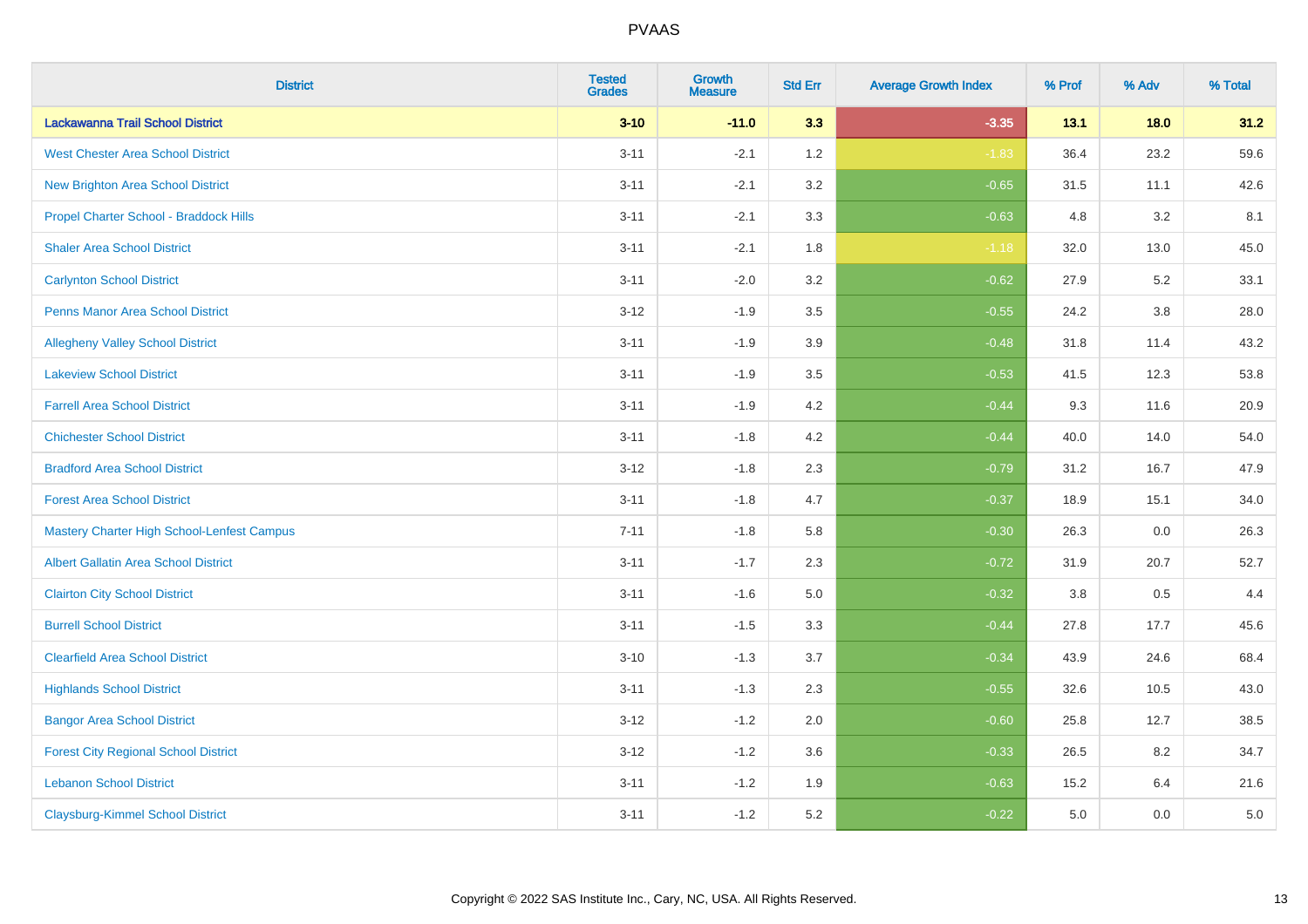| <b>District</b>                                | <b>Tested</b><br><b>Grades</b> | Growth<br><b>Measure</b> | <b>Std Err</b> | <b>Average Growth Index</b> | % Prof | % Adv  | % Total |
|------------------------------------------------|--------------------------------|--------------------------|----------------|-----------------------------|--------|--------|---------|
| Lackawanna Trail School District               | $3 - 10$                       | $-11.0$                  | 3.3            | $-3.35$                     | 13.1   | $18.0$ | 31.2    |
| <b>Columbia Borough School District</b>        | $3 - 12$                       | $-1.1$                   | 3.6            | $-0.31$                     | 17.2   | 1.7    | 19.0    |
| <b>Ferndale Area School District</b>           | $3 - 10$                       | $-1.1$                   | 4.1            | $-0.27$                     | 21.0   | 7.9    | 29.0    |
| <b>Norwin School District</b>                  | $3 - 11$                       | $-1.1$                   | 1.6            | $-0.70$                     | 37.7   | 27.6   | 65.2    |
| <b>Evergreen Community Charter School</b>      | $6 - 11$                       | $-1.1$                   | 4.7            | $-0.23$                     | 34.6   | 26.9   | 61.5    |
| <b>Pine Grove Area School District</b>         | $3 - 11$                       | $-1.1$                   | 3.0            | $-0.36$                     | 29.5   | 14.3   | 43.8    |
| <b>Everett Area School District</b>            | $3 - 11$                       | $-1.1$                   | 3.1            | $-0.34$                     | 34.2   | 13.2   | 47.4    |
| <b>Schuylkill Valley School District</b>       | $3 - 11$                       | $-1.0$                   | 2.2            | $-0.47$                     | 29.8   | 20.2   | 50.0    |
| <b>Westmont Hilltop School District</b>        | $3 - 11$                       | $-1.0$                   | 2.8            | $-0.36$                     | 33.3   | 14.7   | 48.0    |
| <b>South Eastern School District</b>           | $3 - 11$                       | $-1.0$                   | 1.8            | $-0.55$                     | 36.4   | 17.1   | 53.5    |
| <b>Exeter Township School District</b>         | $3 - 11$                       | $-1.0$                   | 1.7            | $-0.58$                     | 27.2   | 15.6   | 42.8    |
| South Allegheny School District                | $3 - 11$                       | $-0.9$                   | 3.1            | $-0.30$                     | 23.8   | 2.5    | 26.2    |
| <b>Palmerton Area School District</b>          | $3 - 11$                       | $-0.9$                   | 2.7            | $-0.34$                     | 34.3   | 14.3   | 48.6    |
| <b>Blacklick Valley School District</b>        | $3 - 11$                       | $-0.9$                   | 3.9            | $-0.23$                     | 7.7    | 7.7    | 15.4    |
| <b>Cranberry Area School District</b>          | $3 - 12$                       | $-0.9$                   | 3.1            | $-0.29$                     | 25.5   | 9.7    | 35.2    |
| <b>MaST Community Charter School</b>           | $3 - 10$                       | $-0.9$                   | 2.5            | $-0.34$                     | 25.0   | 21.6   | 46.6    |
| <b>Lehigh Career &amp; Technical Institute</b> | $10 - 12$                      | $-0.7$                   | 6.3            | $-0.11$                     | 36.4   | 4.6    | 40.9    |
| Jeannette City School District                 | $3 - 11$                       | $-0.7$                   | 3.4            | $-0.20$                     | 26.8   | 4.1    | 30.9    |
| <b>Fort Cherry School District</b>             | $3 - 10$                       | $-0.7$                   | 3.1            | $-0.21$                     | 30.6   | 14.1   | 44.7    |
| Northern Lebanon School District               | $3 - 11$                       | $-0.7$                   | 2.3            | $-0.29$                     | 18.8   | 6.8    | 25.6    |
| South Side Area School District                | $3 - 11$                       | $-0.6$                   | 3.1            | $-0.19$                     | 24.0   | 28.0   | 52.0    |
| <b>Fairfield Area School District</b>          | $3 - 11$                       | $-0.5$                   | 3.6            | $-0.13$                     | 43.9   | 6.1    | 50.0    |
| <b>Portage Area School District</b>            | $3 - 10$                       | $-0.5$                   | 3.3            | $-0.14$                     | 27.0   | 20.6   | 47.6    |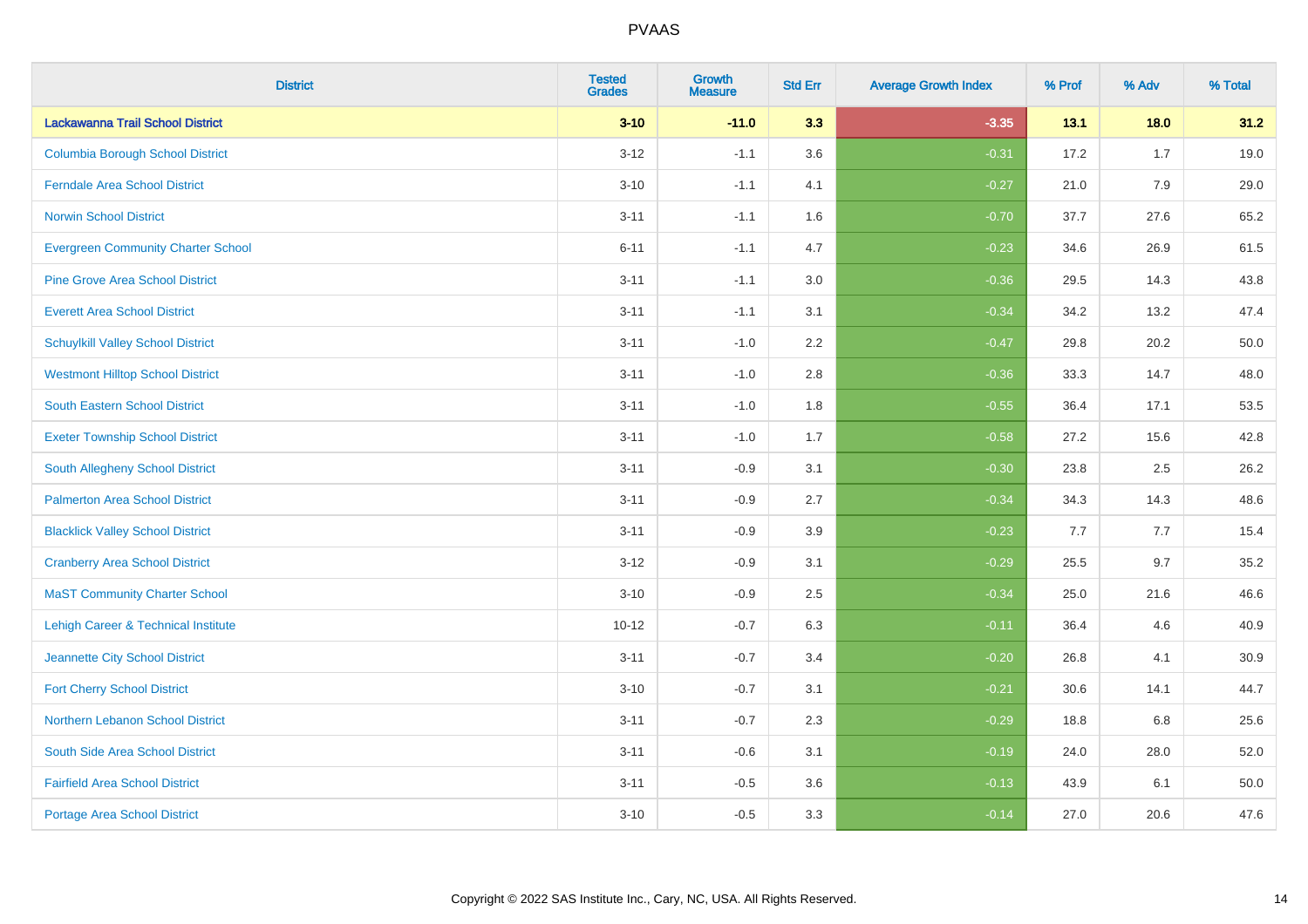| <b>District</b>                                  | <b>Tested</b><br><b>Grades</b> | <b>Growth</b><br><b>Measure</b> | <b>Std Err</b> | <b>Average Growth Index</b> | % Prof | % Adv | % Total |
|--------------------------------------------------|--------------------------------|---------------------------------|----------------|-----------------------------|--------|-------|---------|
| Lackawanna Trail School District                 | $3 - 10$                       | $-11.0$                         | 3.3            | $-3.35$                     | 13.1   | 18.0  | 31.2    |
| <b>Otto-Eldred School District</b>               | $3 - 11$                       | $-0.5$                          | 3.5            | $-0.13$                     | 35.8   | 10.5  | 46.3    |
| <b>Brockway Area School District</b>             | $3 - 11$                       | $-0.4$                          | 3.5            | $-0.11$                     | 41.2   | 13.8  | 55.0    |
| <b>Central Greene School District</b>            | $3 - 11$                       | $-0.4$                          | 2.5            | $-0.15$                     | 27.8   | 14.8  | 42.6    |
| <b>Northern Cambria School District</b>          | $3 - 11$                       | $-0.3$                          | 3.4            | $-0.09$                     | 26.5   | 1.2   | 27.7    |
| <b>Wilson Area School District</b>               | $3 - 11$                       | $-0.3$                          | 2.4            | $-0.12$                     | 35.4   | 14.6  | 50.0    |
| <b>Greencastle-Antrim School District</b>        | $3 - 11$                       | $-0.3$                          | 2.0            | $-0.14$                     | 30.9   | 22.2  | 53.1    |
| <b>Harrisburg City School District</b>           | $3 - 11$                       | $-0.2$                          | 2.0            | $-0.11$                     | 6.0    | 2.0   | 8.0     |
| <b>Freeport Area School District</b>             | $3 - 10$                       | $-0.2$                          | 2.1            | $-0.10$                     | 37.4   | 29.8  | 67.2    |
| Southern Tioga School District                   | $3 - 11$                       | $-0.1$                          | 2.8            | $-0.03$                     | 26.3   | 10.3  | 36.6    |
| <b>Warren County School District</b>             | $3 - 11$                       | $-0.1$                          | 1.6            | $-0.06$                     | 26.7   | 9.7   | 36.4    |
| <b>Penn Hills School District</b>                | $3 - 11$                       | 0.0                             | 2.4            | 0.02                        | 18.4   | 7.1   | 25.6    |
| Altoona Area School District                     | $3 - 12$                       | 0.1                             | 1.5            | 0.07                        | 29.0   | 13.8  | 42.8    |
| Community Academy Of Philadelphia Charter School | $3 - 11$                       | 0.1                             | 2.6            | 0.06                        | 9.7    | 2.6   | 12.4    |
| <b>Garnet Valley School District</b>             | $3 - 10$                       | 0.2                             | 1.7            | 0.13                        | 34.9   | 26.4  | 61.3    |
| <b>Central Columbia School District</b>          | $3 - 12$                       | 0.3                             | 2.3            | 0.12                        | 25.4   | 37.6  | 63.0    |
| <b>Ridley School District</b>                    | $3 - 12$                       | 0.3                             | 1.6            | 0.21                        | 32.0   | 10.7  | 42.6    |
| <b>Shippensburg Area School District</b>         | $3 - 11$                       | 0.5                             | 1.8            | 0.26                        | 23.5   | 22.8  | 46.3    |
| <b>Wilson School District</b>                    | $3 - 12$                       | 0.5                             | 1.5            | 0.32                        | 30.4   | 25.5  | 55.9    |
| Pennsylvania Cyber Charter School                | $3 - 11$                       | 0.6                             | 1.5            | 0.37                        | 20.8   | 8.1   | 28.9    |
| <b>Hamburg Area School District</b>              | $3 - 11$                       | 0.6                             | 2.4            | 0.25                        | 28.0   | 15.5  | 43.6    |
| <b>New Foundations Charter School</b>            | $3 - 11$                       | 0.6                             | 2.2            | 0.29                        | 22.4   | 4.0   | 26.4    |
| <b>Tech Freire Charter School</b>                | $9 - 11$                       | 0.7                             | 2.5            | 0.27                        | 3.6    | 0.0   | 3.6     |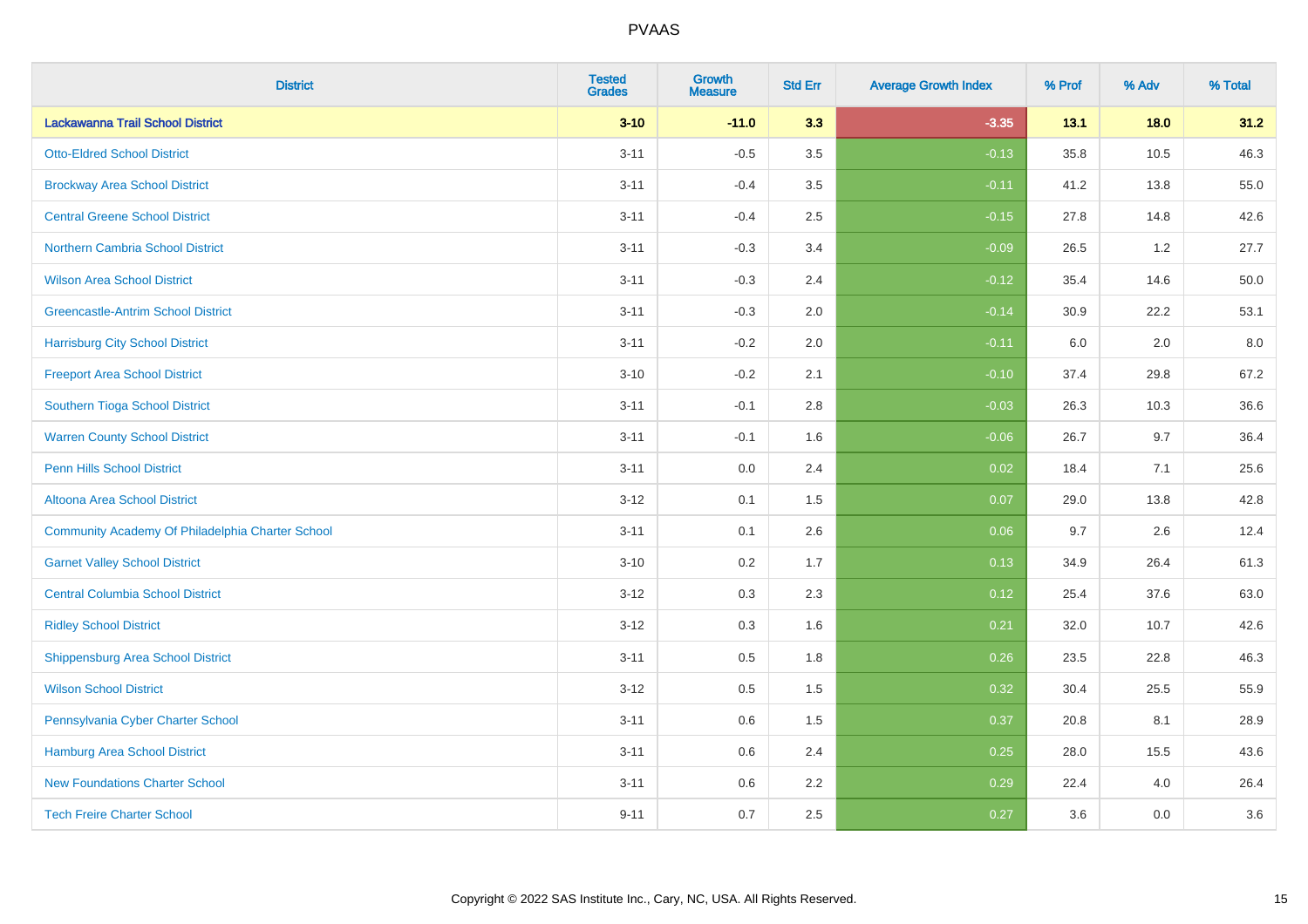| <b>District</b>                                    | <b>Tested</b><br><b>Grades</b> | <b>Growth</b><br><b>Measure</b> | <b>Std Err</b> | <b>Average Growth Index</b> | % Prof | % Adv   | % Total |
|----------------------------------------------------|--------------------------------|---------------------------------|----------------|-----------------------------|--------|---------|---------|
| Lackawanna Trail School District                   | $3 - 10$                       | $-11.0$                         | 3.3            | $-3.35$                     | 13.1   | 18.0    | 31.2    |
| <b>Jersey Shore Area School District</b>           | $3 - 11$                       | 0.7                             | 2.5            | 0.27                        | 39.3   | 13.6    | 52.9    |
| <b>Seneca Valley School District</b>               | $3 - 11$                       | 0.8                             | 1.4            | 0.54                        | 40.6   | 25.2    | 65.8    |
| <b>Marion Center Area School District</b>          | $3 - 10$                       | 0.8                             | 2.9            | 0.27                        | 23.3   | 11.1    | 34.4    |
| <b>Hopewell Area School District</b>               | $3 - 11$                       | 0.8                             | 2.6            | 0.31                        | 34.5   | 12.4    | 46.9    |
| <b>Tidioute Community Charter School</b>           | $3 - 11$                       | 0.8                             | 4.4            | 0.19                        | 18.1   | $6.9\,$ | 25.0    |
| Daniel Boone Area School District                  | $3 - 12$                       | 0.9                             | 1.9            | 0.46                        | 28.9   | 22.0    | 51.0    |
| <b>Abington School District</b>                    | $3 - 10$                       | 0.9                             | 1.6            | 0.57                        | 29.7   | 28.7    | 58.4    |
| <b>Upper Adams School District</b>                 | $3 - 11$                       | 0.9                             | 2.5            | 0.37                        | 33.0   | 17.0    | 50.0    |
| South Williamsport Area School District            | $3 - 10$                       | 0.9                             | 3.1            | 0.31                        | 38.4   | 11.6    | 50.0    |
| <b>Bensalem Township School District</b>           | $3 - 11$                       | 1.0                             | 1.6            | 0.63                        | 24.3   | 10.7    | 34.9    |
| <b>Tulpehocken Area School District</b>            | $3 - 12$                       | 1.0                             | 4.9            | 0.20                        | 11.5   | 23.1    | 34.6    |
| <b>Wattsburg Area School District</b>              | $3 - 11$                       | $1.0\,$                         | 2.7            | 0.36                        | 20.4   | 12.4    | 32.7    |
| <b>Annville-Cleona School District</b>             | $3 - 12$                       | 1.1                             | 2.4            | 0.45                        | 34.8   | 13.6    | 48.5    |
| <b>Upper Moreland Township School District</b>     | $3 - 11$                       | 1.1                             | 2.0            | 0.56                        | 24.8   | 26.6    | 51.3    |
| <b>North Star School District</b>                  | $3 - 11$                       | 1.1                             | 3.3            | 0.34                        | 26.2   | 20.0    | 46.2    |
| Philadelphia Electrical & Tech Charter High School | $10 - 10$                      | 1.2                             | 2.6            | 0.45                        | 0.9    | 0.0     | 0.9     |
| <b>Springfield School District</b>                 | $3 - 11$                       | 1.2                             | 1.7            | 0.69                        | 31.8   | 25.2    | 56.9    |
| <b>Penn-Delco School District</b>                  | $3 - 11$                       | 1.3                             | 1.8            | 0.75                        | 26.5   | 12.6    | 39.1    |
| <b>Brentwood Borough School District</b>           | $3 - 11$                       | 1.3                             | 3.0            | 0.44                        | 20.2   | 16.0    | 36.2    |
| <b>MaST Community Charter School II</b>            | $3 - 10$                       | 1.4                             | 3.0            | 0.45                        | 16.1   | 4.6     | 20.7    |
| <b>Oley Valley School District</b>                 | $3 - 11$                       | 1.4                             | 2.4            | 0.56                        | 37.4   | 23.9    | 61.4    |
| <b>Reach Cyber Charter School</b>                  | $3 - 11$                       | 1.4                             | 3.6            | 0.40                        | 32.9   | 15.2    | 48.1    |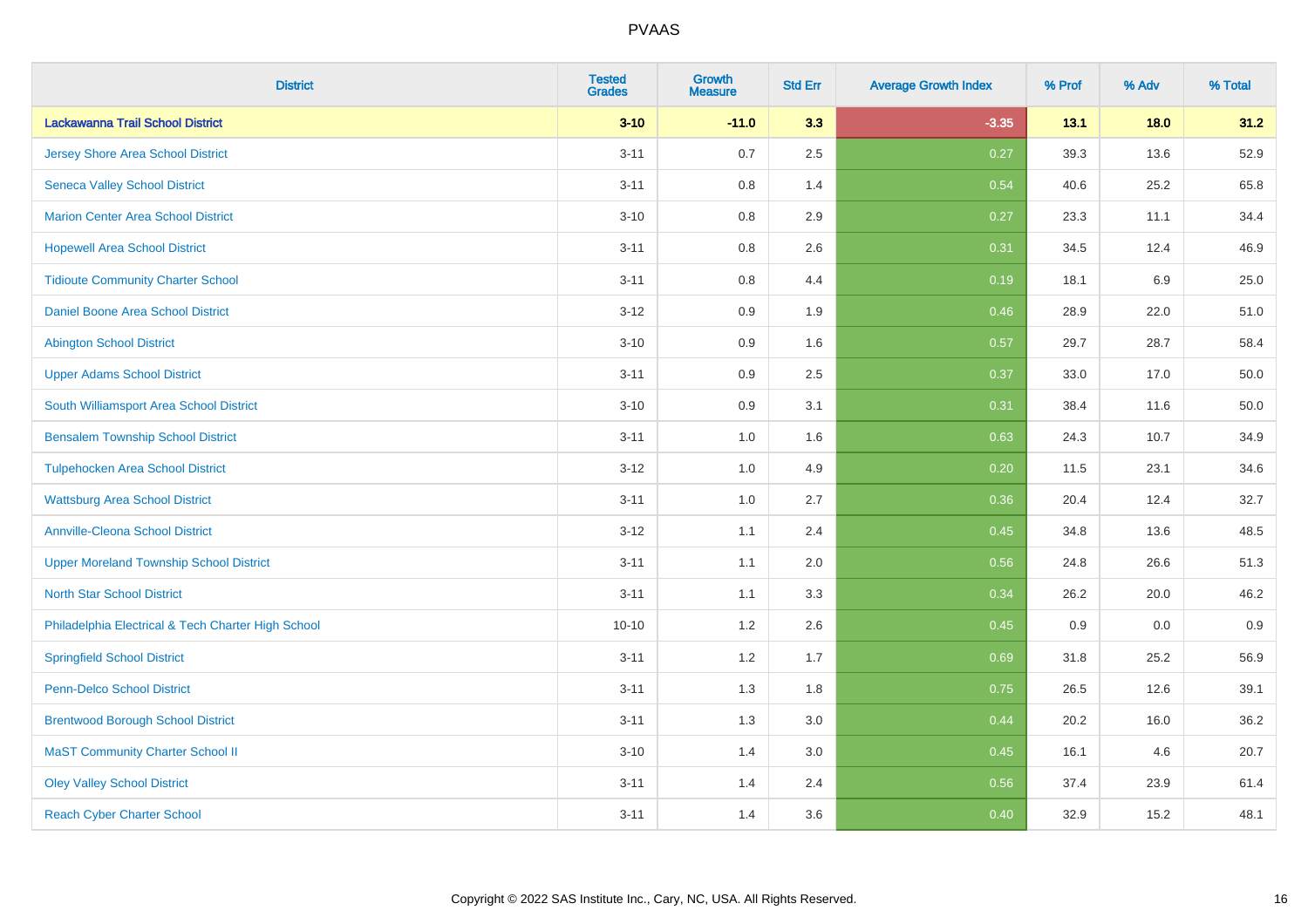| <b>District</b>                           | <b>Tested</b><br><b>Grades</b> | <b>Growth</b><br><b>Measure</b> | <b>Std Err</b> | <b>Average Growth Index</b> | % Prof | % Adv  | % Total |
|-------------------------------------------|--------------------------------|---------------------------------|----------------|-----------------------------|--------|--------|---------|
| Lackawanna Trail School District          | $3 - 10$                       | $-11.0$                         | 3.3            | $-3.35$                     | 13.1   | $18.0$ | 31.2    |
| <b>Tunkhannock Area School District</b>   | $3 - 11$                       | 1.4                             | 2.0            | 0.71                        | 29.8   | 18.1   | 47.9    |
| <b>Haverford Township School District</b> | $3 - 11$                       | 1.4                             | 1.4            | 1.05                        | 36.7   | 26.3   | 63.0    |
| <b>Centennial School District</b>         | $3 - 10$                       | 1.5                             | 1.5            | 0.98                        | 23.6   | 12.4   | 36.0    |
| <b>Moon Area School District</b>          | $3 - 11$                       | 1.5                             | 1.8            | 0.86                        | 34.5   | 25.5   | 60.0    |
| <b>Avella Area School District</b>        | $3 - 12$                       | 1.6                             | 4.7            | 0.34                        | 34.8   | 7.2    | 42.0    |
| Juniata Valley School District            | $3 - 11$                       | 1.6                             | 3.2            | 0.51                        | 23.1   | 9.4    | 32.5    |
| <b>Shenango Area School District</b>      | $3 - 11$                       | 1.7                             | 3.2            | 0.52                        | 41.4   | 13.8   | 55.3    |
| <b>Lewisburg Area School District</b>     | $3 - 11$                       | 1.7                             | 2.4            | 0.72                        | 35.9   | 35.9   | 71.8    |
| <b>Forest Hills School District</b>       | $3 - 11$                       | 1.8                             | 2.5            | 0.71                        | 28.8   | 10.3   | 39.1    |
| West Jefferson Hills School District      | $3 - 11$                       | 1.9                             | 1.9            | 0.99                        | 34.8   | 27.3   | 62.1    |
| <b>Pottstown School District</b>          | $3 - 12$                       | 2.0                             | 2.2            | 0.88                        | 19.4   | 6.2    | 25.6    |
| <b>Blackhawk School District</b>          | $3 - 11$                       | 2.0                             | 2.3            | 0.87                        | 34.6   | 20.7   | 55.3    |
| <b>Bethlehem-Center School District</b>   | $3 - 10$                       | 2.1                             | 3.5            | 0.59                        | 32.3   | 4.6    | 36.9    |
| Esperanza Academy Charter School          | $4 - 11$                       | 2.1                             | 2.1            | 1.01                        | 14.2   | 3.6    | 17.8    |
| <b>Upper Dublin School District</b>       | $3 - 12$                       | 2.1                             | 1.8            | 1.19                        | 34.7   | 30.0   | 64.7    |
| <b>Solanco School District</b>            | $3 - 11$                       | 2.2                             | 1.8            | 1.18                        | 27.2   | 15.0   | 42.3    |
| <b>Mercer Area School District</b>        | $3 - 11$                       | 2.2                             | 3.1            | 0.70                        | 24.4   | 11.8   | 36.2    |
| <b>Belmont Charter School</b>             | $3 - 10$                       | 2.2                             | 3.4            | 0.64                        | 5.3    | 1.8    | $7.0$   |
| <b>West Shore School District</b>         | $3 - 12$                       | 2.2                             | 1.3            | 1.68                        | 31.8   | 15.2   | 47.1    |
| Mt Lebanon School District                | $3 - 11$                       | 2.4                             | 1.3            | 1.79                        | 39.3   | 37.4   | 76.8    |
| <b>Conestoga Valley School District</b>   | $3 - 11$                       | 2.4                             | 1.7            | 1.43                        | 35.0   | 23.5   | 58.5    |
| <b>South Western School District</b>      | $3 - 12$                       | 2.5                             | 1.7            | 1.48                        | 36.2   | 19.7   | 55.9    |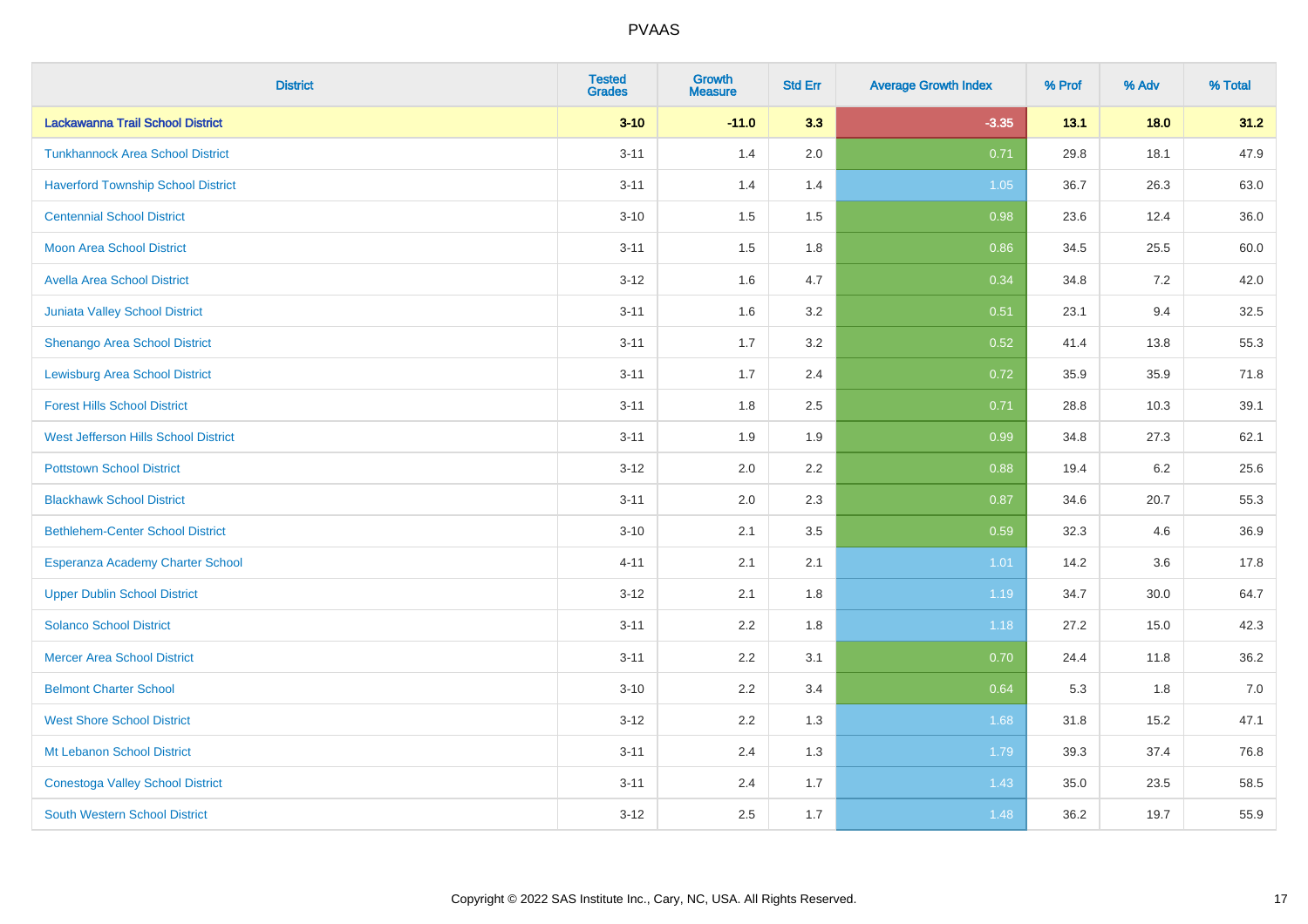| <b>District</b>                                 | <b>Tested</b><br><b>Grades</b> | <b>Growth</b><br><b>Measure</b> | <b>Std Err</b> | <b>Average Growth Index</b> | % Prof | % Adv | % Total |
|-------------------------------------------------|--------------------------------|---------------------------------|----------------|-----------------------------|--------|-------|---------|
| Lackawanna Trail School District                | $3 - 10$                       | $-11.0$                         | 3.3            | $-3.35$                     | 13.1   | 18.0  | 31.2    |
| <b>Bermudian Springs School District</b>        | $3 - 11$                       | 2.5                             | 2.4            | 1.05                        | 31.8   | 23.5  | 55.3    |
| <b>Sullivan County School District</b>          | $3 - 10$                       | 2.5                             | 4.3            | 0.58                        | 43.6   | 7.7   | 51.3    |
| <b>Union School District</b>                    | $3 - 12$                       | 2.5                             | 3.7            | 0.69                        | 17.9   | 10.4  | 28.4    |
| <b>School Lane Charter School</b>               | $3 - 11$                       | 2.6                             | 3.6            | 0.72                        | 23.1   | 18.7  | 41.8    |
| <b>Williams Valley School District</b>          | $3 - 11$                       | 2.6                             | 3.7            | 0.69                        | 17.0   | 5.1   | 22.0    |
| <b>Austin Area School District</b>              | $3 - 11$                       | 2.6                             | 6.0            | 0.43                        | 25.0   | 18.8  | 43.8    |
| <b>Athens Area School District</b>              | $3 - 11$                       | 2.6                             | 2.3            | 1.11                        | 34.9   | 12.3  | 47.3    |
| <b>Perkiomen Valley School District</b>         | $3 - 11$                       | 2.7                             | 1.5            | 1.83                        | 35.0   | 25.3  | 60.3    |
| <b>Mastery Charter School - Pickett Campus</b>  | $6 - 10$                       | 2.7                             | 4.2            | 0.65                        | 20.6   | 0.0   | 20.6    |
| <b>Eastern Lancaster County School District</b> | $3 - 12$                       | 2.9                             | 3.2            | 0.91                        | 35.2   | 36.4  | 71.6    |
| <b>Ringgold School District</b>                 | $3 - 11$                       | 2.9                             | 2.2            | 1.32                        | 23.8   | 13.3  | 37.1    |
| <b>Penn-Trafford School District</b>            | $3 - 11$                       | 2.9                             | 1.8            | 1.68                        | 46.3   | 26.2  | 72.5    |
| <b>Waynesboro Area School District</b>          | $3 - 12$                       | 3.0                             | 1.8            | 1.67                        | 26.0   | 23.5  | 49.5    |
| <b>Gateway School District</b>                  | $3 - 11$                       | 3.1                             | 2.0            | 1.55                        | 35.7   | 18.5  | 54.2    |
| Northampton Area School District                | $3 - 11$                       | 3.2                             | 1.5            | 2.05                        | 29.8   | 17.9  | 47.7    |
| <b>Clarion Area School District</b>             | $3 - 11$                       | 3.2                             | 3.7            | 0.88                        | 31.7   | 13.3  | 45.0    |
| <b>North Clarion County School District</b>     | $3 - 12$                       | 3.4                             | 4.1            | 0.83                        | 45.0   | 18.8  | 63.8    |
| <b>Fort Leboeuf School District</b>             | $3 - 11$                       | 3.5                             | 2.2            | 1.58                        | 32.0   | 16.8  | 48.8    |
| <b>Bellwood-Antis School District</b>           | $3 - 10$                       | 3.5                             | 2.8            | 1.24                        | 40.9   | 19.4  | 60.2    |
| <b>Keystone Central School District</b>         | $3 - 11$                       | 3.6                             | 1.8            | 2.04                        | 27.1   | 14.6  | 41.8    |
| <b>Western Wayne School District</b>            | $3 - 11$                       | 3.6                             | 2.6            | 1.39                        | 30.8   | 16.2  | 47.0    |
| <b>Midd-West School District</b>                | $3 - 11$                       | 3.6                             | 2.6            | 1.42                        | 28.6   | 25.0  | 53.6    |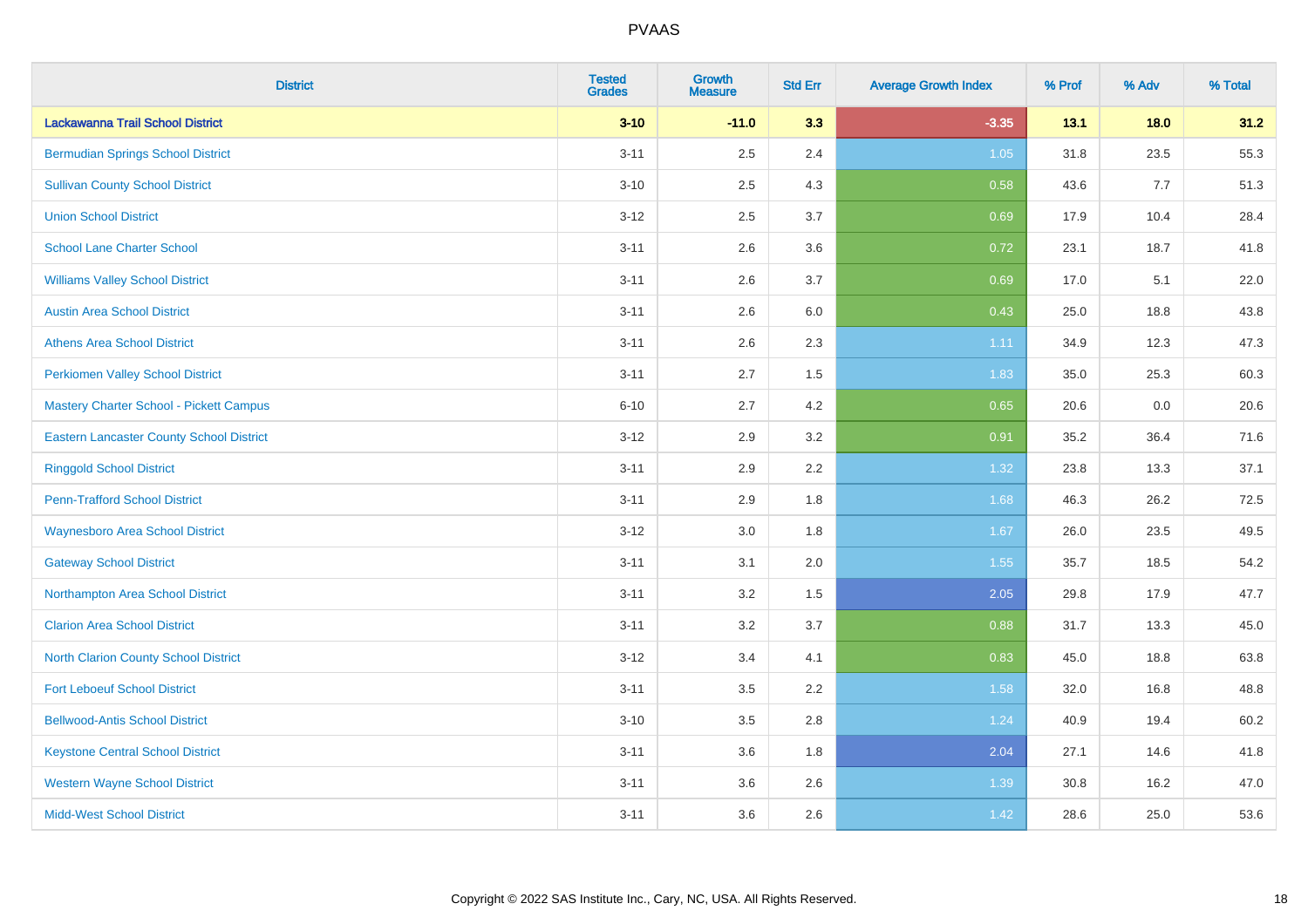| <b>District</b>                                    | <b>Tested</b><br><b>Grades</b> | <b>Growth</b><br><b>Measure</b> | <b>Std Err</b> | <b>Average Growth Index</b> | % Prof | % Adv | % Total |
|----------------------------------------------------|--------------------------------|---------------------------------|----------------|-----------------------------|--------|-------|---------|
| Lackawanna Trail School District                   | $3 - 10$                       | $-11.0$                         | 3.3            | $-3.35$                     | 13.1   | 18.0  | 31.2    |
| <b>Sharpsville Area School District</b>            | $3 - 11$                       | 3.8                             | 3.7            | 1.04                        | 41.1   | 23.2  | 64.3    |
| <b>Newport School District</b>                     | $3 - 12$                       | 3.8                             | 3.3            | 1.17                        | 38.8   | 10.4  | 49.2    |
| Northeastern York School District                  | $3 - 11$                       | 3.8                             | 1.8            | 2.11                        | 32.7   | 21.0  | 53.7    |
| <b>Spring Grove Area School District</b>           | $3 - 11$                       | 3.9                             | 2.0            | 1.90                        | 30.0   | 23.0  | 53.0    |
| Susquehanna Township School District               | $3 - 12$                       | 3.9                             | 2.7            | 1.45                        | 19.0   | 13.1  | 32.0    |
| <b>Southeast Delco School District</b>             | $3 - 10$                       | 3.9                             | 3.5            | 1.12                        | 18.6   | 3.4   | 22.0    |
| <b>Brownsville Area School District</b>            | $3 - 12$                       | 3.9                             | 3.8            | 1.04                        | 22.0   | 8.5   | 30.5    |
| <b>Chestnut Ridge School District</b>              | $3 - 12$                       | 4.0                             | 2.9            | 1.38                        | 33.2   | 11.0  | 44.2    |
| <b>Eastern Lebanon County School District</b>      | $3 - 11$                       | 4.0                             | 2.1            | 1.89                        | 23.5   | 11.5  | 35.0    |
| Philipsburg-Osceola Area School District           | $3 - 11$                       | 4.1                             | 3.0            | 1.37                        | 22.5   | 16.2  | 38.8    |
| <b>Commonwealth Charter Academy Charter School</b> | $3 - 10$                       | 4.2                             | 1.6            | 2.68                        | 27.0   | 15.6  | 42.5    |
| <b>Bloomsburg Area School District</b>             | $3 - 10$                       | 4.3                             | 3.4            | 1.26                        | 36.5   | 20.6  | 57.1    |
| <b>Purchase Line School District</b>               | $3 - 12$                       | 4.3                             | 3.3            | 1.30                        | 32.3   | 9.0   | 41.4    |
| <b>Reading School District</b>                     | $3 - 11$                       | 4.3                             | 1.2            | 3.71                        | 16.8   | 6.0   | 22.8    |
| South Middleton School District                    | $3 - 11$                       | 4.4                             | 2.2            | 1.95                        | 31.1   | 16.4  | 47.5    |
| <b>Downingtown Area School District</b>            | $3 - 11$                       | 4.4                             | 1.1            | 4.06                        | 30.1   | 32.0  | 62.2    |
| Pennsylvania Virtual Charter School                | $3 - 11$                       | 4.4                             | 3.4            | 1.31                        | 29.8   | 21.2  | 51.0    |
| <b>Red Lion Area School District</b>               | $3 - 11$                       | 4.5                             | 1.9            | 2.31                        | 32.3   | 21.5  | 53.8    |
| <b>Mckeesport Area School District</b>             | $3 - 12$                       | 4.6                             | 2.2            | 2.14                        | 21.1   | 4.4   | 25.5    |
| <b>Central Valley School District</b>              | $3 - 10$                       | 4.7                             | 2.6            | 1.83                        | 37.8   | 18.5  | 56.3    |
| <b>East Pennsboro Area School District</b>         | $3 - 11$                       | 4.8                             | 2.1            | 2.26                        | 36.8   | 16.9  | 53.7    |
| <b>Conemaugh Township Area School District</b>     | $3 - 12$                       | 4.8                             | 3.5            | 1.39                        | 30.9   | 27.8  | 58.8    |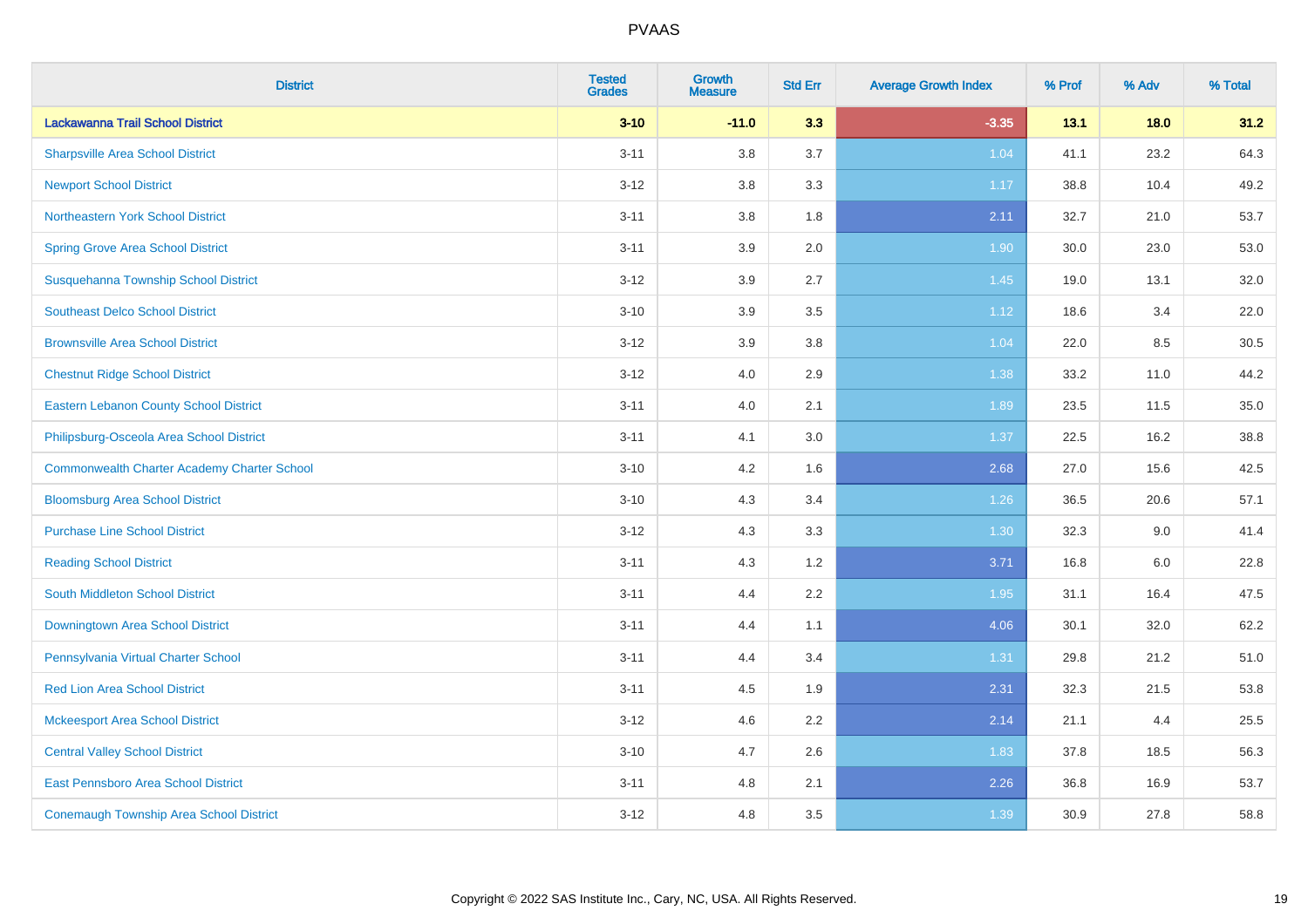| <b>District</b>                                | <b>Tested</b><br><b>Grades</b> | <b>Growth</b><br><b>Measure</b> | <b>Std Err</b> | <b>Average Growth Index</b> | % Prof | % Adv | % Total |
|------------------------------------------------|--------------------------------|---------------------------------|----------------|-----------------------------|--------|-------|---------|
| Lackawanna Trail School District               | $3 - 10$                       | $-11.0$                         | 3.3            | $-3.35$                     | 13.1   | 18.0  | 31.2    |
| <b>Wallingford-Swarthmore School District</b>  | $3 - 10$                       | 5.0                             | $2.2\,$        | 2.25                        | 33.3   | 37.1  | 70.4    |
| Johnsonburg Area School District               | $3 - 11$                       | 5.0                             | 3.9            | 1.27                        | 35.5   | 11.8  | 47.4    |
| Aspira Bilingual Cyber Charter School          | $3 - 11$                       | 5.1                             | 5.8            | 0.87                        | 4.8    | 0.0   | 4.8     |
| Hope For Hyndman Charter School                | $3 - 11$                       | 5.1                             | 5.8            | 0.88                        | 14.3   | 7.1   | 21.4    |
| <b>Lower Dauphin School District</b>           | $3 - 11$                       | 5.3                             | 1.8            | 3.03                        | 30.6   | 26.8  | 57.5    |
| <b>Great Valley School District</b>            | $3 - 11$                       | 5.4                             | 2.0            | 2.77                        | 33.8   | 33.5  | 67.3    |
| <b>Galeton Area School District</b>            | $3 - 11$                       | 5.4                             | 5.4            | 1.01                        | 33.3   | 22.2  | 55.6    |
| <b>Pennsbury School District</b>               | $3 - 11$                       | 5.6                             | 1.3            | 4.38                        | 37.7   | 27.7  | 65.4    |
| <b>Crawford Central School District</b>        | $3 - 11$                       | 5.7                             | 2.1            | 2.71                        | 26.4   | 15.8  | 42.1    |
| <b>Wyalusing Area School District</b>          | $3 - 12$                       | 5.7                             | 3.2            | 1.78                        | 38.6   | 12.9  | 51.4    |
| <b>Upper Perkiomen School District</b>         | $3 - 11$                       | 5.7                             | 1.9            | 3.04                        | 25.4   | 19.9  | 45.4    |
| <b>Sayre Area School District</b>              | $3 - 11$                       | 5.8                             | 3.2            | 1.81                        | 30.3   | 21.0  | 51.3    |
| <b>Smethport Area School District</b>          | $3 - 12$                       | 5.8                             | 3.8            | 1.52                        | 24.6   | 20.0  | 44.6    |
| <b>Brandywine Heights Area School District</b> | $3 - 11$                       | 5.8                             | 2.6            | 2.27                        | 27.7   | 28.6  | 56.2    |
| <b>Halifax Area School District</b>            | $3 - 11$                       | 5.8                             | 3.5            | 1.64                        | 32.1   | 18.9  | 50.9    |
| <b>Salisbury Township School District</b>      | $3 - 11$                       | 5.8                             | 3.6            | 1.62                        | 24.4   | 12.6  | 37.0    |
| Huntingdon Area School District                | $3 - 11$                       | 5.8                             | 2.6            | 2.28                        | 27.8   | 17.4  | 45.2    |
| <b>Donegal School District</b>                 | $3 - 12$                       | 5.9                             | 2.2            | 2.72                        | 34.1   | 23.1  | 57.2    |
| Saint Marys Area School District               | $3 - 11$                       | 6.0                             | 2.2            | 2.69                        | 35.4   | 18.3  | 53.7    |
| South Fayette Township School District         | $3 - 11$                       | 6.0                             | 1.8            | 3.33                        | 32.2   | 38.3  | 70.5    |
| <b>Hazleton Area School District</b>           | $3 - 11$                       | 6.0                             | 1.6            | 3.85                        | 20.5   | 9.0   | 29.5    |
| <b>Penncrest School District</b>               | $3 - 11$                       | 6.0                             | 1.9            | 3.24                        | 31.1   | 16.9  | 48.0    |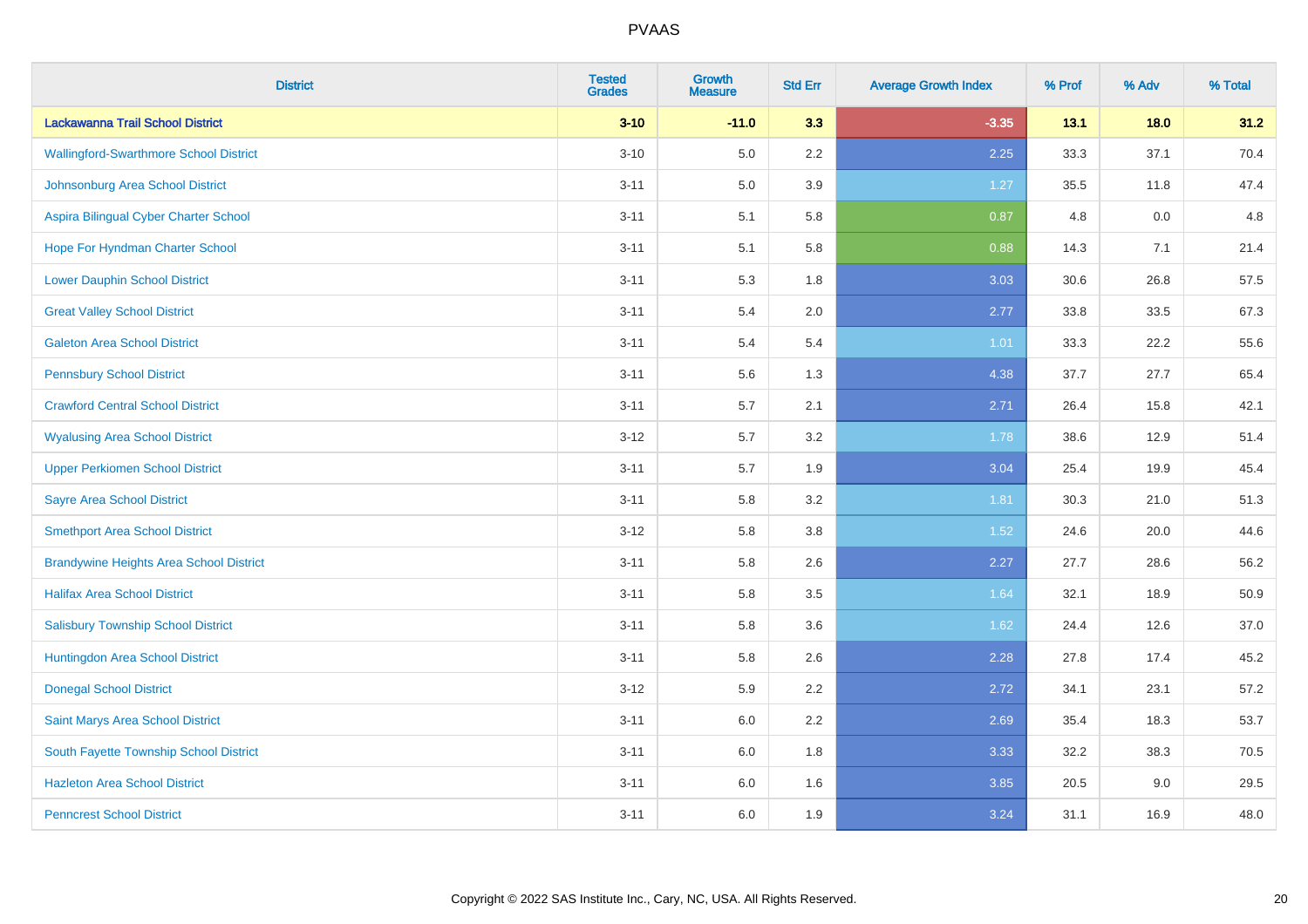| <b>District</b>                                | <b>Tested</b><br><b>Grades</b> | <b>Growth</b><br><b>Measure</b> | <b>Std Err</b> | <b>Average Growth Index</b> | % Prof | % Adv   | % Total |
|------------------------------------------------|--------------------------------|---------------------------------|----------------|-----------------------------|--------|---------|---------|
| Lackawanna Trail School District               | $3 - 10$                       | $-11.0$                         | 3.3            | $-3.35$                     | 13.1   | 18.0    | 31.2    |
| <b>Multicultural Academy Charter School</b>    | $9 - 11$                       | 6.0                             | 3.4            | 1.77                        | 12.3   | 0.0     | 12.3    |
| Northern Lehigh School District                | $3 - 12$                       | 6.1                             | 2.5            | 2.42                        | 21.4   | 18.0    | 39.3    |
| <b>South Butler County School District</b>     | $3 - 10$                       | 6.3                             | 2.2            | 2.80                        | 37.8   | 19.2    | 57.0    |
| <b>United School District</b>                  | $3 - 11$                       | 6.3                             | 3.3            | 1.89                        | 38.8   | 16.3    | 55.0    |
| <b>Easton Area School District</b>             | $3 - 12$                       | 6.3                             | 1.3            | 4.91                        | 24.1   | 13.0    | 37.1    |
| <b>Bedford Area School District</b>            | $3 - 11$                       | 6.4                             | 2.4            | 2.68                        | 31.0   | 20.6    | 51.6    |
| People For People Charter School               | $3 - 12$                       | 6.4                             | 5.6            | $1.15$                      | 2.4    | 0.0     | 2.4     |
| <b>Tamaqua Area School District</b>            | $3 - 12$                       | 6.5                             | 2.4            | 2.72                        | 34.3   | 17.5    | 51.8    |
| <b>Port Allegany School District</b>           | $3 - 11$                       | 6.5                             | 3.7            | 1.74                        | 26.4   | 11.3    | 37.7    |
| 21st Century Cyber Charter School              | $6 - 12$                       | 6.6                             | 2.1            | 3.16                        | 29.0   | 21.8    | 50.8    |
| <b>Mars Area School District</b>               | $3 - 10$                       | 6.6                             | 1.9            | 3.45                        | 36.7   | 32.4    | 69.1    |
| <b>Mastery Charter School - Hardy Williams</b> | $3 - 11$                       | 6.6                             | 3.0            | 2.21                        | 24.7   | $1.2\,$ | 25.9    |
| <b>Bellefonte Area School District</b>         | $3 - 11$                       | 6.7                             | 2.0            | 3.34                        | 28.8   | 21.5    | 50.2    |
| <b>Abington Heights School District</b>        | $3 - 11$                       | $6.7\,$                         | 1.7            | 4.00                        | 33.8   | 31.7    | 65.5    |
| Pennsylvania Distance Learning Charter School  | $3 - 12$                       | $6.8\,$                         | 3.4            | 1.99                        | 19.8   | 6.2     | 25.9    |
| <b>Northern Potter School District</b>         | $3 - 12$                       | 6.8                             | 4.6            | 1.48                        | 30.6   | 11.1    | 41.7    |
| Northern Tioga School District                 | $3 - 12$                       | 6.8                             | 2.6            | 2.64                        | 25.0   | 16.9    | 41.9    |
| <b>Brookville Area School District</b>         | $3 - 11$                       | $6.8\,$                         | 3.1            | 2.19                        | 46.1   | 14.6    | 60.7    |
| <b>Ephrata Area School District</b>            | $3 - 11$                       | $6.8\,$                         | 1.7            | 4.08                        | 31.6   | 17.1    | 48.8    |
| <b>Muncy School District</b>                   | $3 - 11$                       | 6.9                             | 3.3            | 2.12                        | 37.6   | 18.8    | 56.4    |
| <b>William Penn School District</b>            | $3 - 12$                       | $7.0\,$                         | 1.9            | 3.61                        | 14.0   | 7.2     | 21.3    |
| <b>Bentworth School District</b>               | $3 - 11$                       | 7.0                             | 3.0            | 2.36                        | 26.6   | 17.0    | 43.6    |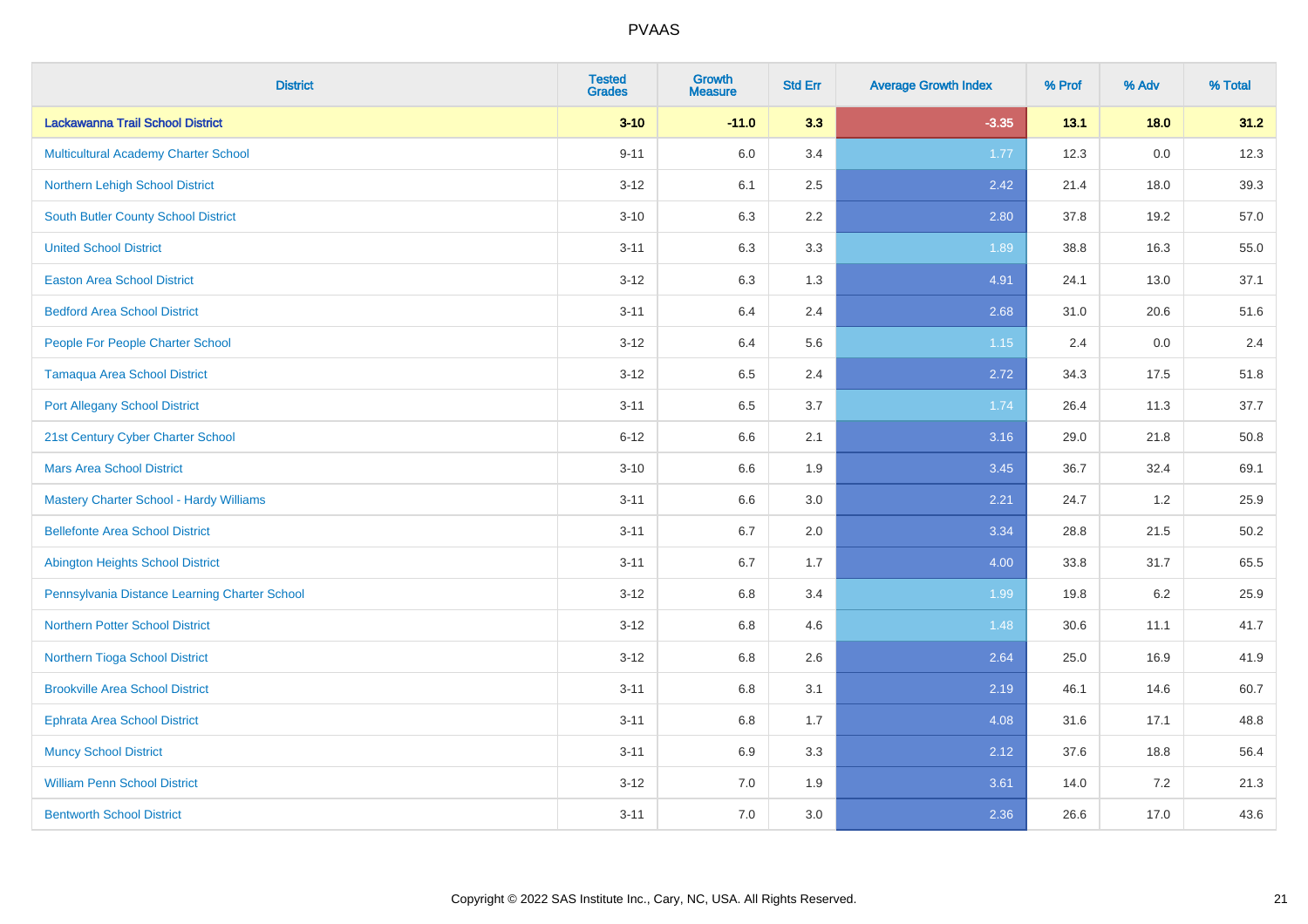| <b>District</b>                               | <b>Tested</b><br><b>Grades</b> | <b>Growth</b><br><b>Measure</b> | <b>Std Err</b> | <b>Average Growth Index</b> | % Prof | % Adv | % Total |
|-----------------------------------------------|--------------------------------|---------------------------------|----------------|-----------------------------|--------|-------|---------|
| Lackawanna Trail School District              | $3 - 10$                       | $-11.0$                         | 3.3            | $-3.35$                     | 13.1   | 18.0  | 31.2    |
| Leechburg Area School District                | $3 - 11$                       | 7.0                             | 3.9            | 1.79                        | 37.7   | 4.9   | 42.6    |
| <b>Penn Manor School District</b>             | $3 - 11$                       | 7.1                             | 1.5            | 4.82                        | 26.7   | 20.5  | 47.2    |
| <b>Elizabethtown Area School District</b>     | $3 - 12$                       | 7.1                             | 1.7            | 4.19                        | 36.4   | 27.6  | 64.0    |
| <b>Esperanza Cyber Charter School</b>         | $3 - 11$                       | 7.1                             | 6.1            | $1.15$                      | 8.8    | 2.9   | 11.8    |
| <b>Conrad Weiser Area School District</b>     | $3 - 11$                       | 7.1                             | 2.1            | 3.34                        | 28.2   | 14.4  | 42.6    |
| Dr Robert Ketterer Charter School Inc         | $6 - 12$                       | 7.1                             | 4.3            | 1.66                        | 7.3    | 1.7   | 9.0     |
| <b>Dover Area School District</b>             | $3 - 12$                       | 7.1                             | 1.9            | 3.78                        | 33.0   | 18.7  | 51.7    |
| <b>Phoenixville Area School District</b>      | $3 - 11$                       | 7.3                             | 1.8            | 3.96                        | 32.3   | 27.6  | 59.8    |
| <b>York Suburban School District</b>          | $3 - 11$                       | 7.4                             | 2.1            | 3.55                        | 24.9   | 31.2  | 56.1    |
| <b>Pennridge School District</b>              | $3 - 10$                       | 7.4                             | 1.5            | 5.10                        | 32.0   | 27.6  | 59.6    |
| <b>Hampton Township School District</b>       | $3 - 11$                       | 7.4                             | 2.0            | 3.79                        | 37.9   | 39.2  | 77.0    |
| <b>Radnor Township School District</b>        | $3 - 12$                       | $7.5\,$                         | 1.9            | 4.03                        | 33.0   | 38.3  | 71.3    |
| <b>Stroudsburg Area School District</b>       | $3 - 11$                       | 7.5                             | 1.6            | 4.70                        | 30.4   | 18.3  | 48.7    |
| <b>Bald Eagle Area School District</b>        | $3 - 11$                       | 7.6                             | 2.5            | 3.00                        | 31.6   | 15.6  | 47.3    |
| <b>Conewago Valley School District</b>        | $3 - 12$                       | 7.6                             | 1.7            | 4.46                        | 41.3   | 19.4  | 60.6    |
| <b>Avon Grove School District</b>             | $3 - 10$                       | 7.6                             | 1.4            | 5.29                        | 33.7   | 33.2  | 67.0    |
| <b>Juniata County School District</b>         | $3 - 12$                       | 7.7                             | 2.0            | 3.81                        | 22.9   | 18.9  | 41.8    |
| <b>Palisades School District</b>              | $3 - 11$                       | 7.7                             | 2.9            | 2.66                        | 27.8   | 20.3  | 48.1    |
| <b>Keystone School District</b>               | $3 - 11$                       | 7.8                             | 5.7            | 1.37                        | 35.0   | 45.0  | 80.0    |
| <b>Glendale School District</b>               | $3 - 10$                       | 7.9                             | 3.5            | 2.25                        | 42.6   | 9.3   | 51.8    |
| <b>Mastery Charter School - Thomas Campus</b> | $3 - 10$                       | 7.9                             | 5.7            | 1.39                        | 12.5   | 0.0   | 12.5    |
| Pennsylvania Leadership Charter School        | $3 - 11$                       | 8.0                             | 1.9            | 4.22                        | 33.1   | 27.8  | 60.9    |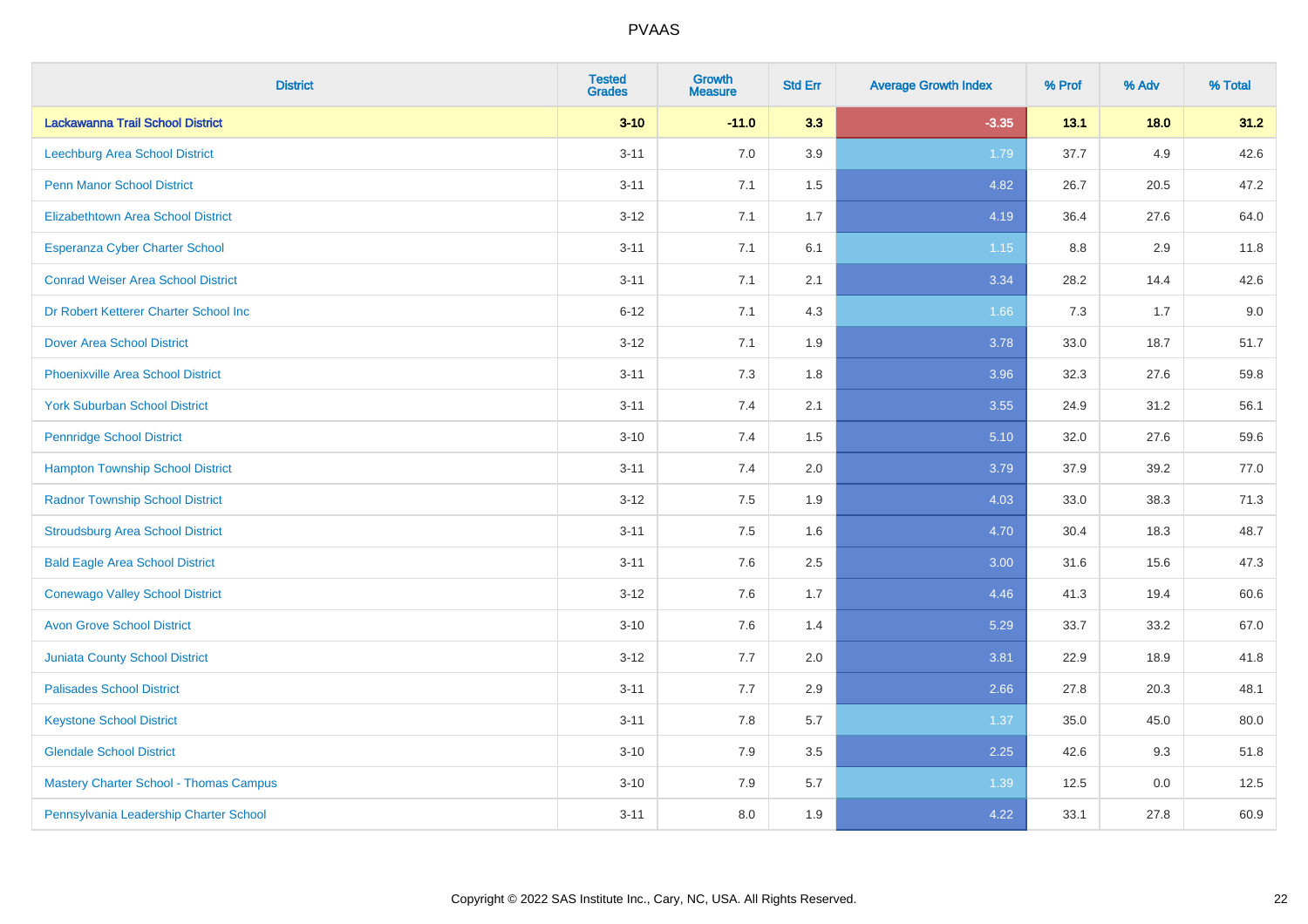| <b>District</b>                                | <b>Tested</b><br><b>Grades</b> | <b>Growth</b><br><b>Measure</b> | <b>Std Err</b> | <b>Average Growth Index</b> | % Prof | % Adv | % Total |
|------------------------------------------------|--------------------------------|---------------------------------|----------------|-----------------------------|--------|-------|---------|
| Lackawanna Trail School District               | $3 - 10$                       | $-11.0$                         | 3.3            | $-3.35$                     | 13.1   | 18.0  | 31.2    |
| <b>Dallas School District</b>                  | $3 - 11$                       | 8.1                             | 2.1            | 3.87                        | 32.4   | 22.4  | 54.8    |
| <b>Benton Area School District</b>             | $3 - 10$                       | 8.1                             | 4.0            | 2.01                        | 35.7   | 28.6  | 64.3    |
| <b>Cornwall-Lebanon School District</b>        | $3 - 11$                       | 8.2                             | 1.6            | 5.24                        | 28.0   | 20.5  | 48.6    |
| <b>Blue Ridge School District</b>              | $3 - 11$                       | 8.3                             | 3.7            | 2.24                        | 29.6   | 9.3   | 38.9    |
| <b>Fairview School District</b>                | $3 - 11$                       | 8.3                             | 2.4            | 3.43                        | 41.9   | 34.9  | 76.7    |
| <b>Canton Area School District</b>             | $3 - 11$                       | 8.4                             | 2.9            | 2.92                        | 13.8   | 23.0  | 36.8    |
| Northern York County School District           | $3 - 11$                       | 8.4                             | 1.8            | 4.63                        | 24.3   | 23.1  | 47.4    |
| <b>Neshaminy School District</b>               | $3 - 11$                       | 8.6                             | 1.3            | 6.56                        | 31.3   | 23.9  | 55.2    |
| Oil City Area School District                  | $3 - 11$                       | 8.6                             | 2.4            | 3.56                        | 29.1   | 13.1  | 42.2    |
| <b>West Allegheny School District</b>          | $3 - 12$                       | 8.6                             | 2.0            | 4.34                        | 37.3   | 27.2  | 64.5    |
| <b>Lower Moreland Township School District</b> | $3 - 11$                       | 8.7                             | 2.0            | 4.35                        | 38.2   | 33.2  | 71.4    |
| <b>Tredyffrin-Easttown School District</b>     | $3 - 10$                       | 8.7                             | 2.4            | 3.57                        | 35.2   | 35.8  | 71.0    |
| <b>Homer-Center School District</b>            | $3 - 11$                       | 8.8                             | 3.5            | 2.53                        | 38.0   | 17.7  | 55.8    |
| <b>Kane Area School District</b>               | $3 - 10$                       | 8.8                             | 2.9            | 3.07                        | 31.4   | 19.8  | 51.2    |
| <b>Wallenpaupack Area School District</b>      | $3 - 11$                       | 8.8                             | 2.1            | 4.28                        | 28.5   | 18.9  | 47.4    |
| <b>East Penn School District</b>               | $3 - 11$                       | 8.9                             | 1.2            | 7.61                        | 32.8   | 26.4  | 59.2    |
| <b>Spring Cove School District</b>             | $3 - 11$                       | 9.1                             | 2.4            | 3.77                        | 31.8   | 25.4  | 57.1    |
| <b>Millcreek Township School District</b>      | $3 - 11$                       | 9.1                             | 1.4            | 6.61                        | 34.5   | 30.1  | 64.6    |
| <b>Pine-Richland School District</b>           | $3 - 11$                       | 9.3                             | 1.7            | 5.56                        | 42.3   | 35.8  | 78.1    |
| <b>Valley View School District</b>             | $3 - 11$                       | 9.3                             | 2.2            | 4.18                        | 26.6   | 23.1  | 49.7    |
| <b>Kutztown Area School District</b>           | $3 - 12$                       | 9.3                             | 2.8            | 3.34                        | 38.5   | 14.6  | 53.2    |
| <b>Apollo-Ridge School District</b>            | $3 - 12$                       | 9.5                             | 3.0            | 3.23                        | 34.0   | 9.4   | 43.4    |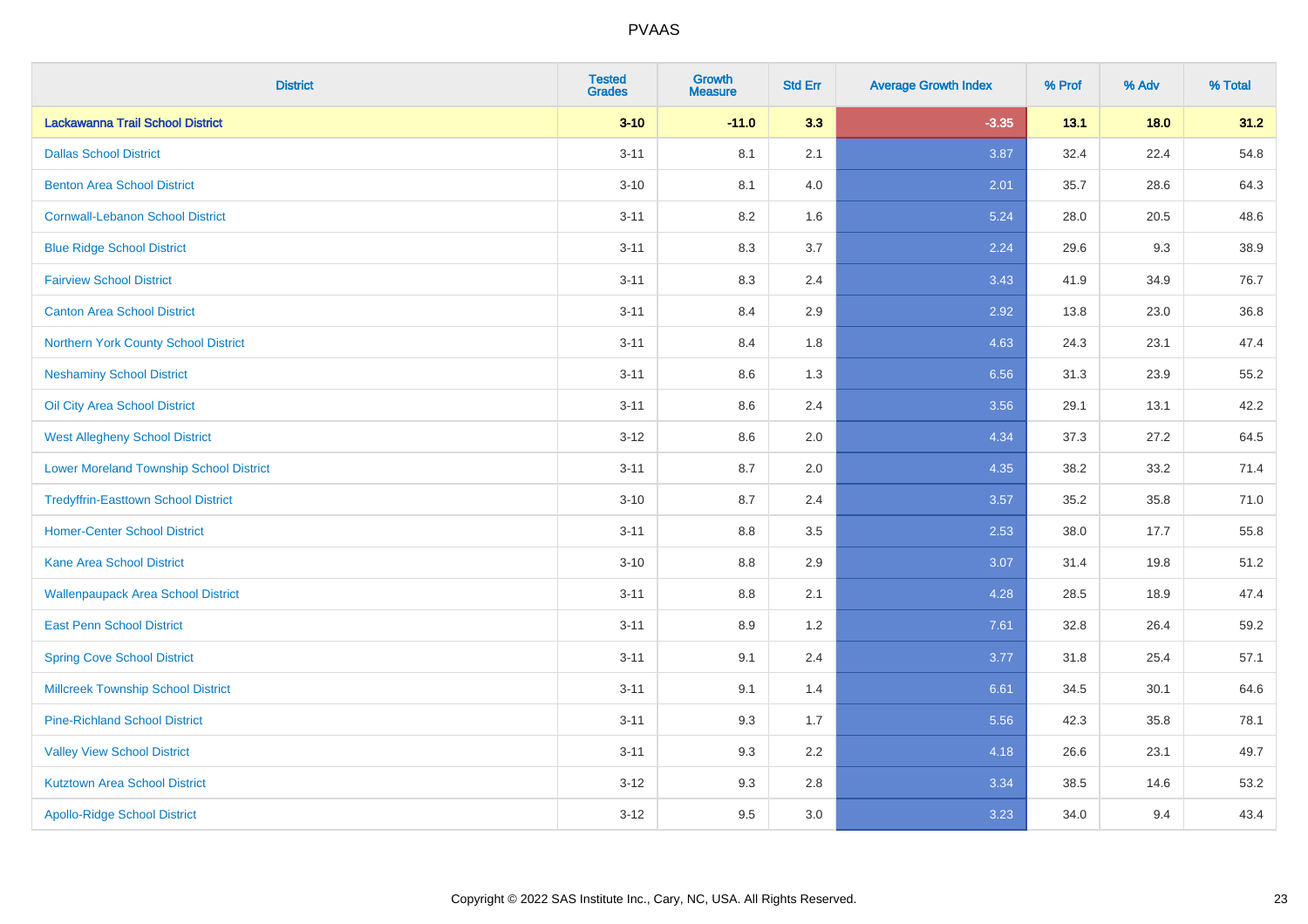| <b>District</b>                          | <b>Tested</b><br><b>Grades</b> | <b>Growth</b><br><b>Measure</b> | <b>Std Err</b> | <b>Average Growth Index</b> | % Prof | % Adv | % Total |
|------------------------------------------|--------------------------------|---------------------------------|----------------|-----------------------------|--------|-------|---------|
| Lackawanna Trail School District         | $3 - 10$                       | $-11.0$                         | 3.3            | $-3.35$                     | 13.1   | 18.0  | 31.2    |
| <b>Avon Grove Charter School</b>         | $3 - 11$                       | 9.8                             | 3.1            | 3.18                        | 32.4   | 26.0  | 58.4    |
| <b>Armstrong School District</b>         | $3 - 11$                       | 9.8                             | 1.6            | 6.22                        | 32.8   | 24.6  | 57.4    |
| <b>Oswayo Valley School District</b>     | $3 - 12$                       | 9.9                             | 5.1            | 1.93                        | 26.5   | 44.1  | 70.6    |
| <b>Fleetwood Area School District</b>    | $3 - 10$                       | 10.4                            | 2.0            | 5.19                        | 31.7   | 25.8  | 57.5    |
| <b>Warrior Run School District</b>       | $3 - 11$                       | 10.5                            | 2.7            | 3.86                        | 34.1   | 16.8  | 50.9    |
| <b>Manheim Township School District</b>  | $3-12$                         | 10.9                            | 1.5            | 7.51                        | 30.9   | 31.0  | 61.9    |
| <b>Methacton School District</b>         | $3 - 11$                       | 11.0                            | 1.6            | 6.94                        | 36.0   | 33.6  | 69.6    |
| <b>West Perry School District</b>        | $3 - 11$                       | 11.0                            | 2.3            | 4.76                        | 26.9   | 20.5  | 47.4    |
| Lampeter-Strasburg School District       | $3 - 12$                       | 11.0                            | 1.9            | 5.69                        | 35.4   | 32.3  | 67.7    |
| <b>Wilmington Area School District</b>   | $3 - 11$                       | 11.1                            | 3.3            | 3.37                        | 29.8   | 26.2  | 56.0    |
| <b>Belle Vernon Area School District</b> | $3 - 11$                       | 11.1                            | 2.3            | 4.88                        | 31.6   | 25.4  | 57.1    |
| <b>Steel Valley School District</b>      | $3 - 11$                       | 11.1                            | 3.3            | 3.33                        | 34.8   | 10.1  | 44.9    |
| <b>Upper Darby School District</b>       | $3 - 12$                       | 11.2                            | 1.4            | 8.28                        | 23.8   | 11.8  | 35.6    |
| <b>Greenwood School District</b>         | $3 - 11$                       | 11.3                            | 3.6            | 3.14                        | 31.2   | 32.8  | 63.9    |
| <b>Franklin Regional School District</b> | $3 - 11$                       | 11.3                            | 1.8            | 6.13                        | 30.0   | 35.0  | 65.0    |
| <b>Lehighton Area School District</b>    | $3 - 11$                       | 11.4                            | 2.4            | 4.84                        | 30.5   | 24.9  | 55.3    |
| <b>Line Mountain School District</b>     | $3 - 11$                       | 11.7                            | 3.9            | 3.01                        | 40.4   | 42.3  | 82.7    |
| <b>Whitehall-Coplay School District</b>  | $3 - 11$                       | 11.8                            | 1.7            | 7.06                        | 32.3   | 21.7  | 54.0    |
| <b>Indiana Area School District</b>      | $3 - 11$                       | 12.0                            | 2.0            | 5.98                        | 30.0   | 30.4  | 60.3    |
| <b>Blue Mountain School District</b>     | $3 - 10$                       | 12.2                            | 2.1            | 5.81                        | 30.7   | 26.1  | 56.8    |
| <b>Quaker Valley School District</b>     | $3 - 11$                       | 12.2                            | 2.5            | 4.90                        | 39.5   | 26.4  | 65.9    |
| <b>Montrose Area School District</b>     | $3 - 10$                       | 12.3                            | 2.8            | 4.41                        | 37.8   | 28.9  | 66.7    |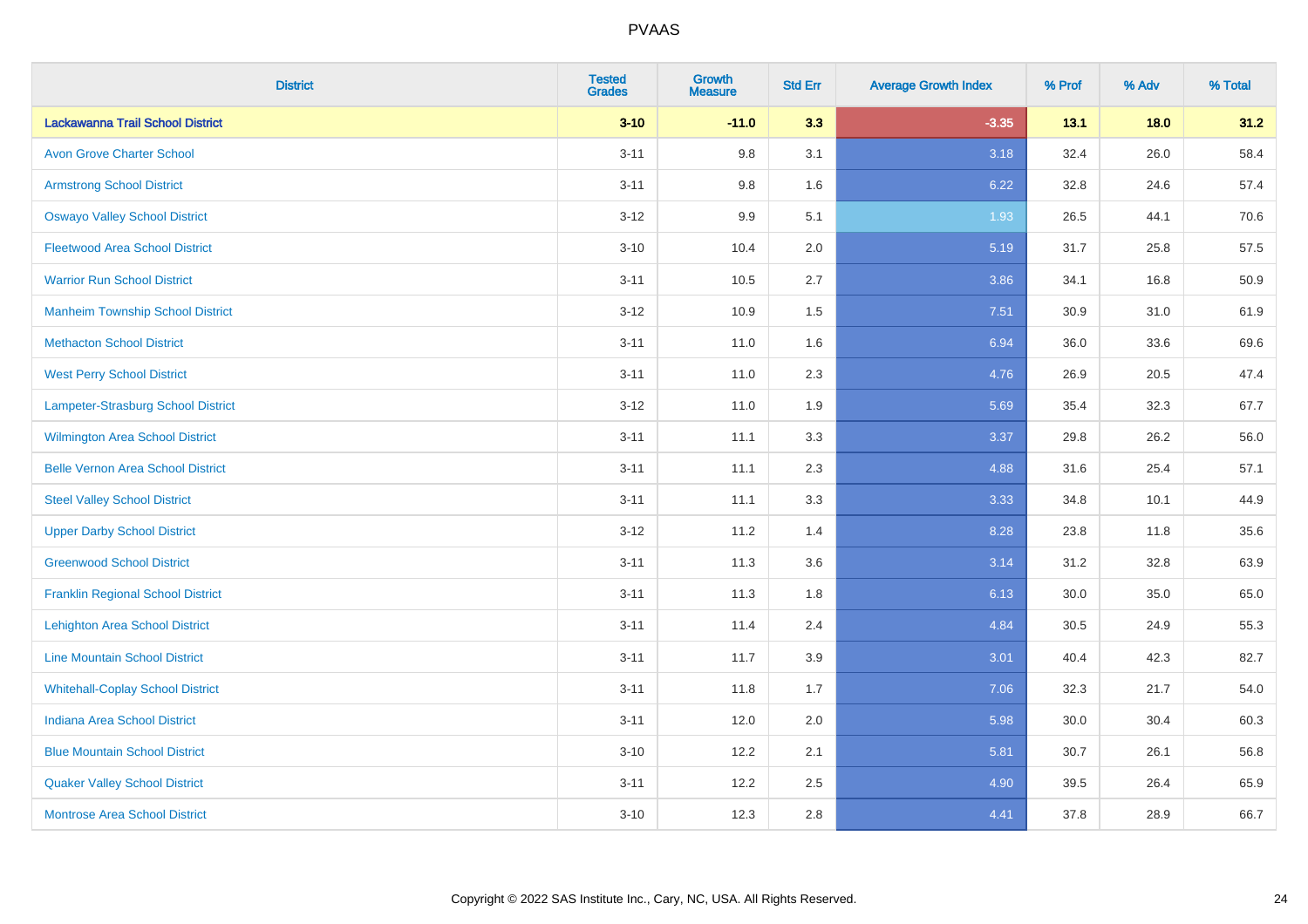| <b>District</b>                                 | <b>Tested</b><br><b>Grades</b> | <b>Growth</b><br><b>Measure</b> | <b>Std Err</b> | <b>Average Growth Index</b> | % Prof | % Adv  | % Total |
|-------------------------------------------------|--------------------------------|---------------------------------|----------------|-----------------------------|--------|--------|---------|
| Lackawanna Trail School District                | $3 - 10$                       | $-11.0$                         | 3.3            | $-3.35$                     | 13.1   | $18.0$ | 31.2    |
| <b>Mifflin County School District</b>           | $3 - 11$                       | 12.3                            | 1.6            | 7.69                        | 35.1   | 15.1   | 50.3    |
| <b>Cocalico School District</b>                 | $3 - 11$                       | 12.3                            | 1.9            | 6.48                        | 28.2   | 32.3   | 60.5    |
| Allegheny-Clarion Valley School District        | $3 - 10$                       | 12.3                            | 4.1            | 3.03                        | 33.3   | 19.0   | 52.4    |
| <b>Manheim Central School District</b>          | $3 - 11$                       | 12.8                            | 2.0            | 6.52                        | 27.8   | 35.4   | 63.2    |
| Pen Argyl Area School District                  | $3 - 12$                       | 12.8                            | 2.5            | 5.10                        | 28.5   | 23.8   | 52.3    |
| <b>Central York School District</b>             | $3 - 12$                       | 12.9                            | 1.5            | 8.64                        | 31.4   | 24.1   | 55.5    |
| <b>Laurel School District</b>                   | $3 - 11$                       | 13.0                            | 3.1            | 4.19                        | 30.3   | 15.7   | 46.1    |
| North Pocono School District                    | $3 - 11$                       | 13.1                            | 3.7            | 3.54                        | 31.4   | 33.3   | 64.7    |
| <b>Maritime Academy Charter School</b>          | $3 - 10$                       | 13.2                            | 3.1            | 4.29                        | 24.0   | 1.3    | 25.3    |
| <b>Lakeland School District</b>                 | $3 - 11$                       | 13.3                            | 2.8            | 4.80                        | 22.2   | 21.2   | 43.4    |
| <b>Tuscarora School District</b>                | $3 - 11$                       | 13.4                            | 2.2            | 6.20                        | 37.1   | 26.3   | 63.4    |
| <b>Hempfield School District</b>                | $3 - 11$                       | 13.4                            | 1.3            | 10.53                       | 29.9   | 36.8   | 66.7    |
| <b>Harbor Creek School District</b>             | $3 - 11$                       | 13.4                            | 2.3            | 5.80                        | 34.5   | 40.7   | 75.2    |
| <b>Council Rock School District</b>             | $3 - 11$                       | 13.5                            | 1.1            | 12.27                       | 32.0   | 35.4   | 67.4    |
| <b>Iroquois School District</b>                 | $3 - 11$                       | 13.6                            | 2.8            | 4.83                        | 33.3   | 16.0   | 49.4    |
| <b>Upper Saint Clair School District</b>        | $3 - 11$                       | 13.8                            | 1.8            | 7.86                        | 32.2   | 44.5   | 76.7    |
| <b>Upper Merion Area School District</b>        | $3 - 11$                       | 14.0                            | 2.0            | 7.15                        | 34.4   | 32.6   | 67.0    |
| <b>Hermitage School District</b>                | $3 - 12$                       | 14.0                            | 2.5            | 5.59                        | 34.0   | 27.0   | 61.0    |
| <b>Peters Township School District</b>          | $3 - 11$                       | 14.1                            | 1.7            | 8.16                        | 35.2   | 41.6   | 76.8    |
| Penns Valley Area School District               | $3 - 12$                       | 14.1                            | 2.6            | 5.33                        | 29.6   | 23.3   | 52.9    |
| Capital Area School for the Arts Charter School | $9 - 11$                       | 14.2                            | 4.5            | 3.13                        | 27.5   | 30.0   | 57.5    |
| <b>Agora Cyber Charter School</b>               | $3 - 11$                       | 14.6                            | 2.4            | 6.03                        | 24.7   | 19.5   | 44.2    |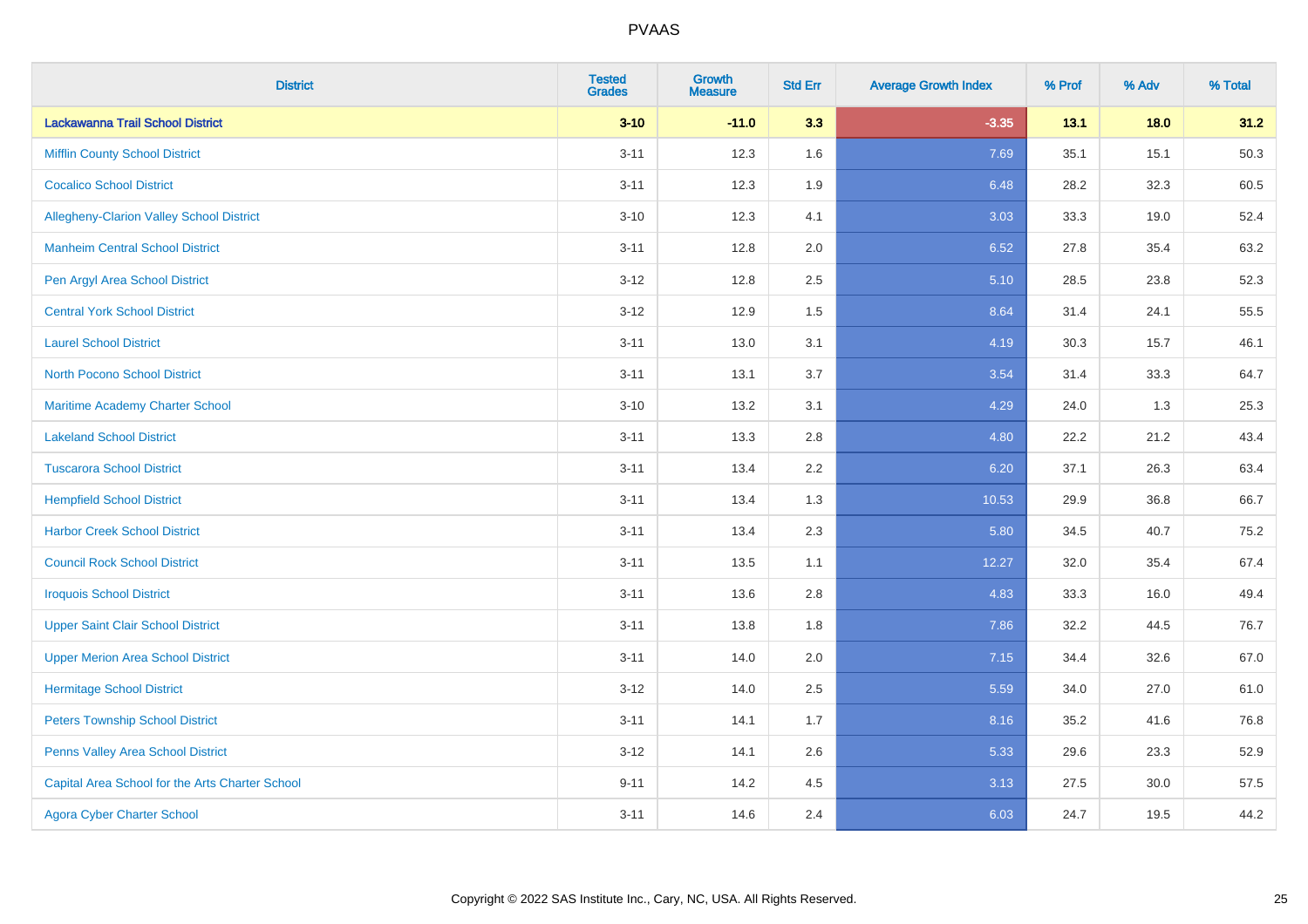| <b>District</b>                               | <b>Tested</b><br><b>Grades</b> | <b>Growth</b><br><b>Measure</b> | <b>Std Err</b> | <b>Average Growth Index</b> | % Prof | % Adv  | % Total |
|-----------------------------------------------|--------------------------------|---------------------------------|----------------|-----------------------------|--------|--------|---------|
| Lackawanna Trail School District              | $3 - 10$                       | $-11.0$                         | 3.3            | $-3.35$                     | 13.1   | $18.0$ | 31.2    |
| <b>Coudersport Area School District</b>       | $3 - 11$                       | 14.8                            | 3.4            | 4.33                        | 34.7   | 28.0   | 62.7    |
| Lake-Lehman School District                   | $3 - 11$                       | 14.9                            | 2.8            | 5.34                        | 25.8   | 22.5   | 48.3    |
| <b>Southern York County School District</b>   | $3 - 11$                       | 15.5                            | 1.8            | 8.48                        | 37.6   | 29.2   | 66.8    |
| <b>Central Bucks School District</b>          | $3 - 11$                       | 15.5                            | 0.9            | 17.94                       | 34.8   | 41.4   | 76.2    |
| <b>Delaware Valley School District</b>        | $3 - 11$                       | 15.7                            | 1.6            | 9.62                        | 36.7   | 32.1   | 68.8    |
| <b>Punxsutawney Area School District</b>      | $3 - 11$                       | 15.8                            | 2.7            | 5.83                        | 18.6   | 29.0   | 47.6    |
| <b>Unionville-Chadds Ford School District</b> | $3 - 11$                       | 15.8                            | 1.7            | 9.12                        | 31.2   | 48.0   | 79.2    |
| Palmyra Area School District                  | $3 - 11$                       | 16.2                            | 1.8            | 9.02                        | 38.8   | 34.0   | 72.8    |
| <b>Upper Dauphin Area School District</b>     | $3 - 11$                       | 16.5                            | 5.1            | 3.26                        | 37.5   | 26.8   | 64.3    |
| <b>Spring-Ford Area School District</b>       | $3 - 11$                       | 16.6                            | 1.2            | 14.02                       | 30.4   | 45.3   | 75.7    |
| <b>West Branch Area School District</b>       | $3 - 11$                       | 17.0                            | 3.3            | 5.20                        | 47.1   | 19.1   | 66.2    |
| North Penn School District                    | $3 - 11$                       | 17.6                            | 1.0            | 17.53                       | 30.8   | 35.7   | 66.4    |
| <b>Fox Chapel Area School District</b>        | $3 - 11$                       | 17.6                            | 1.9            | 9.47                        | 22.9   | 52.0   | 74.9    |
| <b>Pequea Valley School District</b>          | $3 - 11$                       | 18.0                            | 3.1            | 5.74                        | 29.2   | 37.5   | 66.7    |
| North Allegheny School District               | $3 - 11$                       | 18.0                            | 1.3            | 14.25                       | 30.5   | 42.9   | 73.4    |
| <b>Danville Area School District</b>          | $3 - 11$                       | 18.4                            | 2.6            | 7.19                        | 32.0   | 46.1   | 78.1    |
| <b>Souderton Area School District</b>         | $3 - 11$                       | 18.5                            | 1.4            | 12.86                       | 39.2   | 31.2   | 70.4    |
| <b>Cumberland Valley School District</b>      | $3 - 12$                       | 18.6                            | 1.2            | 15.79                       | 31.3   | 39.2   | 70.5    |
| <b>Lower Merion School District</b>           | $3 - 11$                       | 18.9                            | 1.2            | 15.42                       | 29.4   | 48.6   | 78.0    |
| <b>Saucon Valley School District</b>          | $3 - 11$                       | 18.9                            | 2.2            | 8.48                        | 26.0   | 39.6   | 65.6    |
| <b>Berlin Brothersvalley School District</b>  | $3 - 11$                       | 19.6                            | 4.0            | 4.93                        | 28.3   | 41.3   | 69.6    |
| <b>Dallastown Area School District</b>        | $3 - 11$                       | 19.9                            | 1.4            | 14.14                       | 36.8   | 34.2   | 71.0    |